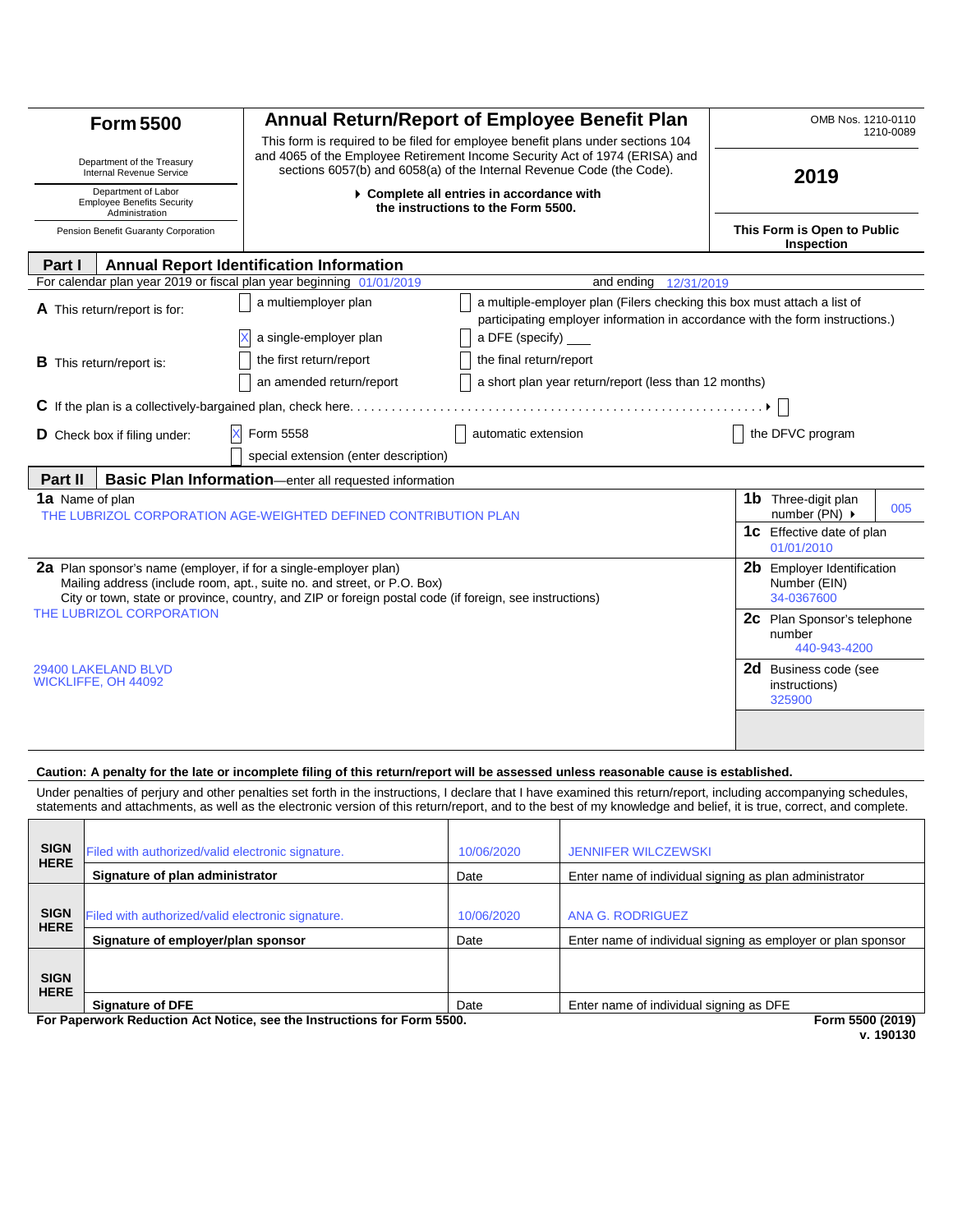|        | Form 5500 (2019)<br>Page 2                                                                                                                         |                |                                     |
|--------|----------------------------------------------------------------------------------------------------------------------------------------------------|----------------|-------------------------------------|
|        | 3a Plan administrator's name and address X Same as Plan Sponsor                                                                                    |                | 3b Administrator's EIN              |
|        |                                                                                                                                                    | number         | <b>3c</b> Administrator's telephone |
| 4      | If the name and/or EIN of the plan sponsor or the plan name has changed since the last return/report filed for this plan,                          | 4b EIN         |                                     |
|        | enter the plan sponsor's name, EIN, the plan name and the plan number from the last return/report:                                                 |                |                                     |
| а<br>c | Sponsor's name<br>Plan Name                                                                                                                        | 4d PN          |                                     |
| 5      | Total number of participants at the beginning of the plan year                                                                                     | 5              | 3395                                |
| 6      | Number of participants as of the end of the plan year unless otherwise stated (welfare plans complete only lines 6a(1),<br>6a(2), 6b, 6c, and 6d). |                |                                     |
|        |                                                                                                                                                    | 6a(1)          | 3000                                |
|        |                                                                                                                                                    | 6a(2)          | 2732                                |
| b      |                                                                                                                                                    | 6 <sub>b</sub> | $\mathbf 0$                         |
| C.     |                                                                                                                                                    | 6c             | 562                                 |
| d      |                                                                                                                                                    | 6d             | 3294                                |
|        |                                                                                                                                                    | 6e             | $\overline{7}$                      |
| t.     |                                                                                                                                                    | 6f             | 3301                                |
| g      | Number of participants with account balances as of the end of the plan year (only defined contribution plans                                       | 6g             | 3132                                |
| h.     | Number of participants who terminated employment during the plan year with accrued benefits that were                                              | 6h             | 185                                 |
| 7      | Enter the total number of employers obligated to contribute to the plan (only multiemployer plans complete this item)                              | 7              |                                     |
| 8а     | If the plan provides pension benefits, enter the applicable pension feature codes from the List of Plan Characteristics Codes in the instructions: |                |                                     |

2A 2E 2F 2G 2R 2T 3H

**b** If the plan provides welfare benefits, enter the applicable welfare feature codes from the List of Plan Characteristics Codes in the instructions:

|                            |                                                                                                                                                         |                                                                                                                              | <b>9a</b> Plan funding arrangement (check all that apply)                                              | 9b. |     |                                       | Plan benefit arrangement (check all that apply) |
|----------------------------|---------------------------------------------------------------------------------------------------------------------------------------------------------|------------------------------------------------------------------------------------------------------------------------------|--------------------------------------------------------------------------------------------------------|-----|-----|---------------------------------------|-------------------------------------------------|
|                            | (1)                                                                                                                                                     |                                                                                                                              | Insurance                                                                                              |     | (1) |                                       | Insurance                                       |
|                            | (2)                                                                                                                                                     |                                                                                                                              | Code section 412(e)(3) insurance contracts                                                             |     | (2) |                                       | Code section 412(e)(3) insurance contracts      |
|                            | (3)                                                                                                                                                     |                                                                                                                              | Trust                                                                                                  |     | (3) |                                       | Trust                                           |
|                            | (4)                                                                                                                                                     |                                                                                                                              | General assets of the sponsor                                                                          |     | (4) |                                       | General assets of the sponsor                   |
| 10                         | Check all applicable boxes in 10a and 10b to indicate which schedules are attached, and, where indicated, enter the number attached. (See instructions) |                                                                                                                              |                                                                                                        |     |     |                                       |                                                 |
| <b>a</b> Pension Schedules |                                                                                                                                                         |                                                                                                                              |                                                                                                        | b   |     |                                       | <b>General Schedules</b>                        |
|                            | (1)                                                                                                                                                     |                                                                                                                              | R (Retirement Plan Information)                                                                        |     | (1) |                                       | <b>H</b> (Financial Information)                |
|                            |                                                                                                                                                         |                                                                                                                              |                                                                                                        |     | (2) |                                       | (Financial Information – Small Plan)            |
|                            | (2)                                                                                                                                                     | <b>MB</b> (Multiemployer Defined Benefit Plan and Certain Money<br>Purchase Plan Actuarial Information) - signed by the plan |                                                                                                        | (3) |     | A (Insurance Information)<br>$\bf{0}$ |                                                 |
|                            |                                                                                                                                                         |                                                                                                                              | actuary                                                                                                |     | (4) |                                       | <b>C</b> (Service Provider Information)         |
|                            | (3)                                                                                                                                                     |                                                                                                                              | <b>SB</b> (Single-Employer Defined Benefit Plan Actuarial<br>Information) - signed by the plan actuary |     | (5) |                                       | D (DFE/Participating Plan Information)          |
|                            |                                                                                                                                                         |                                                                                                                              |                                                                                                        |     | (6) |                                       | <b>G</b> (Financial Transaction Schedules)      |
|                            |                                                                                                                                                         |                                                                                                                              |                                                                                                        |     |     |                                       |                                                 |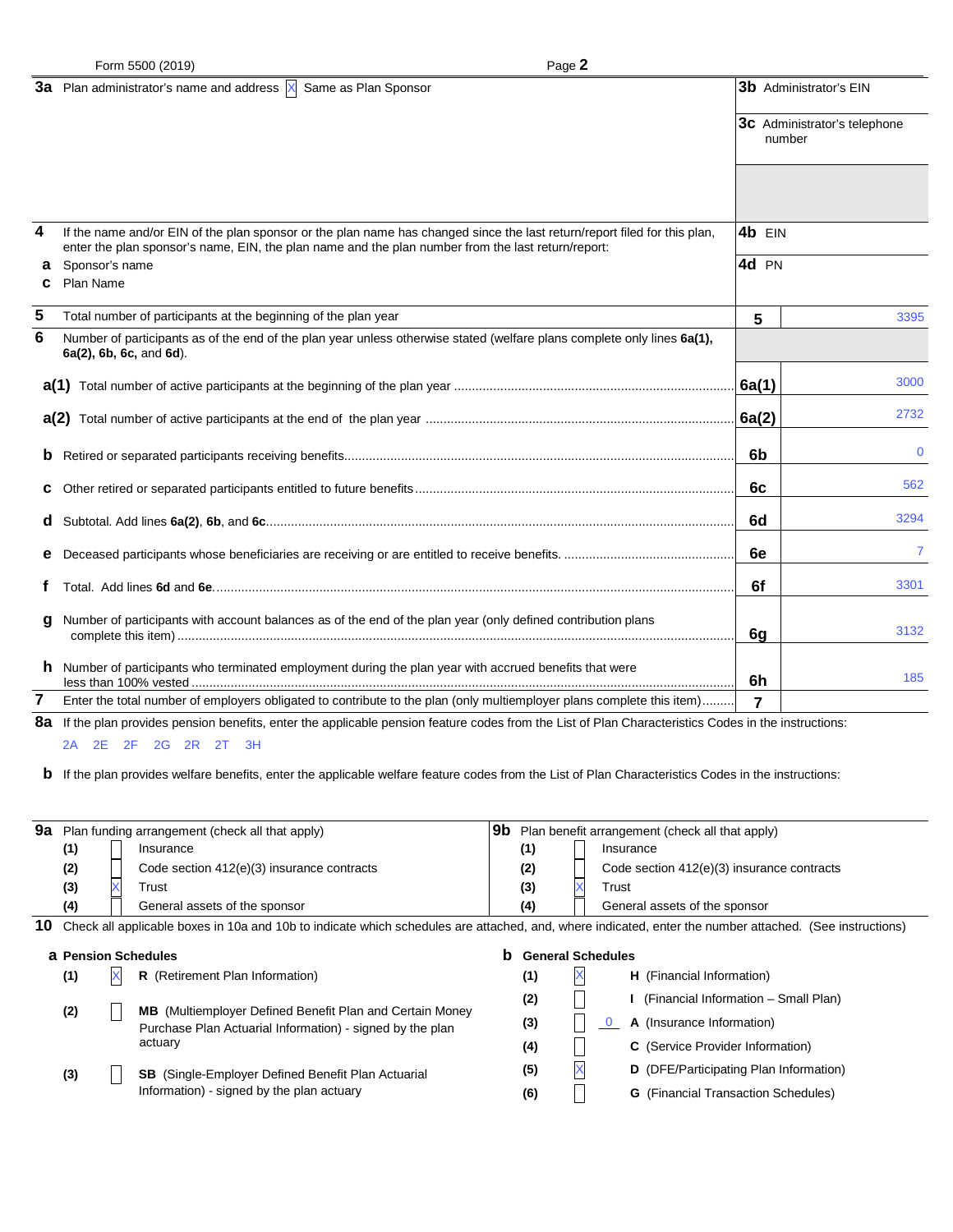| Part III                                                                                                                             | Form M-1 Compliance Information (to be completed by welfare benefit plans)                                                                                                                                                                                                                                                                                                                                         |  |  |
|--------------------------------------------------------------------------------------------------------------------------------------|--------------------------------------------------------------------------------------------------------------------------------------------------------------------------------------------------------------------------------------------------------------------------------------------------------------------------------------------------------------------------------------------------------------------|--|--|
|                                                                                                                                      | 11a If the plan provides welfare benefits, was the plan subject to the Form M-1 filing requirements during the plan year? (See instructions and 29 CFR<br>If "Yes" is checked, complete lines 11b and 11c.                                                                                                                                                                                                         |  |  |
| 11b Is the plan currently in compliance with the Form M-1 filing requirements? (See instructions and 29 CFR 2520.101-2.)    Yes   No |                                                                                                                                                                                                                                                                                                                                                                                                                    |  |  |
|                                                                                                                                      | 11c Enter the Receipt Confirmation Code for the 2019 Form M-1 annual report. If the plan was not required to file the 2019 Form M-1 annual report, enter the<br>Receipt Confirmation Code for the most recent Form M-1 that was required to be filed under the Form M-1 filing requirements. (Failure to enter a valid<br>Receipt Confirmation Code will subject the Form 5500 filing to rejection as incomplete.) |  |  |

Receipt Confirmation Code\_\_\_\_\_\_\_\_\_\_\_\_\_\_\_\_\_\_\_\_\_\_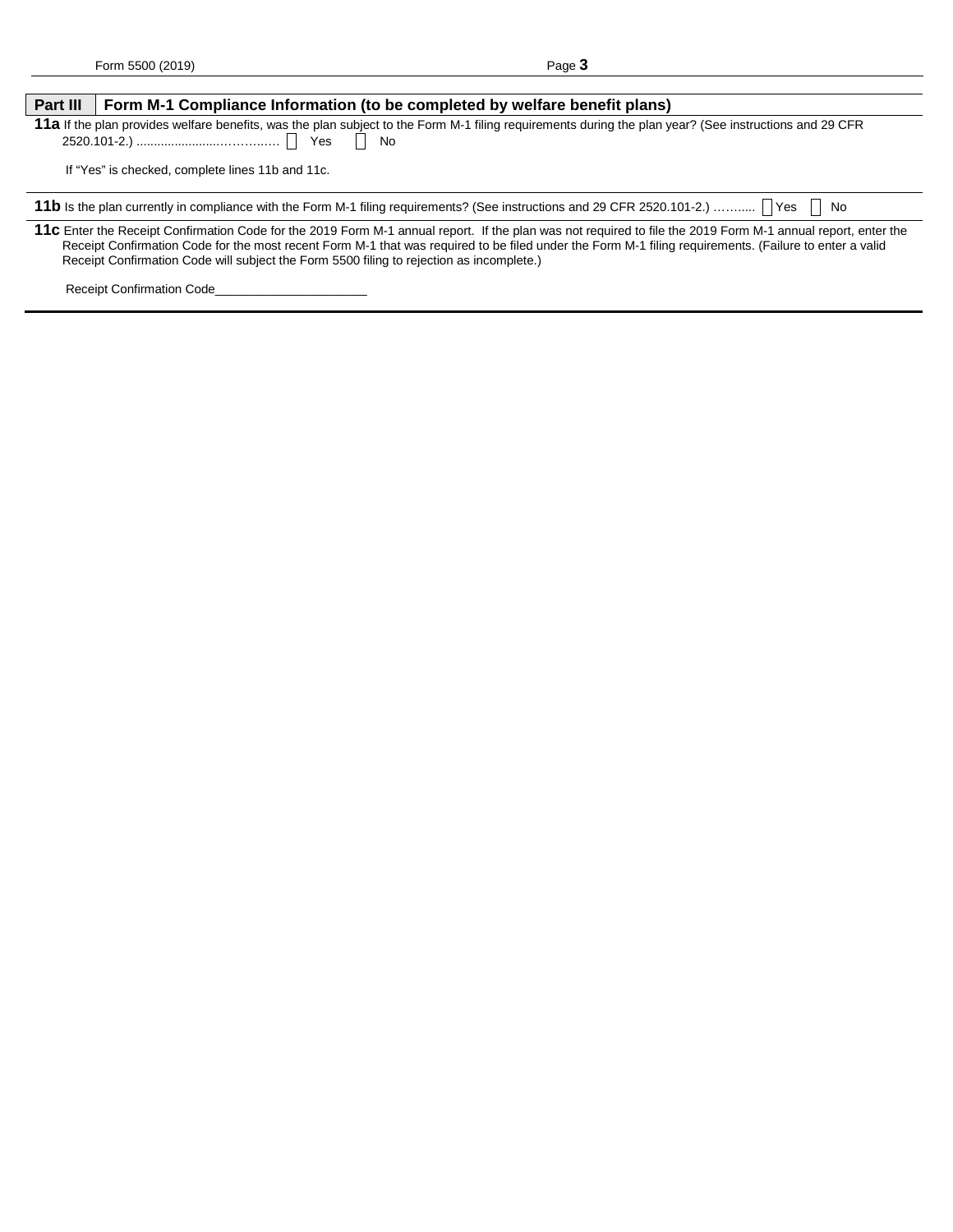| <b>SCHEDULE D</b><br>(Form 5500)                                                          |                                                                                                                                   | <b>DFE/Participating Plan Information</b>                                                                                                                                 | OMB No. 1210-0110                    |                                            |          |  |
|-------------------------------------------------------------------------------------------|-----------------------------------------------------------------------------------------------------------------------------------|---------------------------------------------------------------------------------------------------------------------------------------------------------------------------|--------------------------------------|--------------------------------------------|----------|--|
| Department of the Treasury<br>Internal Revenue Service                                    |                                                                                                                                   | This schedule is required to be filed under section 104 of the Employee<br>Retirement Income Security Act of 1974 (ERISA).                                                |                                      | 2019                                       |          |  |
| Department of Labor<br>Employee Benefits Security Administration                          | File as an attachment to Form 5500.                                                                                               |                                                                                                                                                                           |                                      |                                            |          |  |
|                                                                                           |                                                                                                                                   |                                                                                                                                                                           |                                      | This Form is Open to Public<br>Inspection. |          |  |
| For calendar plan year 2019 or fiscal plan year beginning                                 |                                                                                                                                   | 01/01/2019                                                                                                                                                                | and ending                           | 12/31/2019                                 |          |  |
| A Name of plan<br>THE LUBRIZOL CORPORATION AGE-WEIGHTED DEFINED CONTRIBUTION PLAN         |                                                                                                                                   |                                                                                                                                                                           | В<br>Three-digit<br>plan number (PN) | ▶                                          | 005      |  |
| C Plan or DFE sponsor's name as shown on line 2a of Form 5500<br>THE LUBRIZOL CORPORATION |                                                                                                                                   |                                                                                                                                                                           | D<br>34-0367600                      | Employer Identification Number (EIN)       |          |  |
| Part I<br>a Name of MTIA, CCT, PSA, or 103-12 IE: EMPLOYEES' PSSP TRUST                   |                                                                                                                                   | Information on interests in MTIAs, CCTs, PSAs, and 103-12 IEs (to be completed by plans and DFEs)<br>(Complete as many entries as needed to report all interests in DFEs) |                                      |                                            |          |  |
| <b>b</b> Name of sponsor of entity listed in (a):                                         |                                                                                                                                   | THE LUBRIZOL CORPORATION                                                                                                                                                  |                                      |                                            |          |  |
| C EIN-PN 34-0367600-006                                                                   | <b>d</b> Entity<br>M<br>code                                                                                                      | <b>e</b> Dollar value of interest in MTIA, CCT, PSA, or<br>103-12 IE at end of year (see instructions)                                                                    |                                      |                                            | 45342985 |  |
| a Name of MTIA, CCT, PSA, or 103-12 IE:                                                   |                                                                                                                                   |                                                                                                                                                                           |                                      |                                            |          |  |
| <b>b</b> Name of sponsor of entity listed in $(a)$ :                                      |                                                                                                                                   |                                                                                                                                                                           |                                      |                                            |          |  |
| C EIN-PN                                                                                  | <b>d</b> Entity<br>code                                                                                                           | <b>e</b> Dollar value of interest in MTIA, CCT, PSA, or<br>103-12 IE at end of year (see instructions)                                                                    |                                      |                                            |          |  |
| a Name of MTIA, CCT, PSA, or 103-12 IE:                                                   |                                                                                                                                   |                                                                                                                                                                           |                                      |                                            |          |  |
| <b>b</b> Name of sponsor of entity listed in (a):                                         |                                                                                                                                   |                                                                                                                                                                           |                                      |                                            |          |  |
| C EIN-PN                                                                                  | $d$ Entity<br>code                                                                                                                | e Dollar value of interest in MTIA, CCT, PSA, or<br>103-12 IE at end of year (see instructions)                                                                           |                                      |                                            |          |  |
| <b>a</b> Name of MTIA, CCT, PSA, or 103-12 IE:                                            |                                                                                                                                   |                                                                                                                                                                           |                                      |                                            |          |  |
| <b>b</b> Name of sponsor of entity listed in $(a)$ :                                      |                                                                                                                                   |                                                                                                                                                                           |                                      |                                            |          |  |
| C EIN-PN                                                                                  | <b>d</b> Entity<br>code                                                                                                           | <b>e</b> Dollar value of interest in MTIA, CCT, PSA, or<br>103-12 IE at end of year (see instructions)                                                                    |                                      |                                            |          |  |
| <b>a</b> Name of MTIA, CCT, PSA, or 103-12 IE:                                            |                                                                                                                                   |                                                                                                                                                                           |                                      |                                            |          |  |
| <b>b</b> Name of sponsor of entity listed in (a):                                         |                                                                                                                                   |                                                                                                                                                                           |                                      |                                            |          |  |
| C EIN-PN                                                                                  | <b>d</b> Entity<br>code                                                                                                           | e Dollar value of interest in MTIA, CCT, PSA, or<br>103-12 IE at end of year (see instructions)                                                                           |                                      |                                            |          |  |
| a Name of MTIA, CCT, PSA, or 103-12 IE:                                                   |                                                                                                                                   |                                                                                                                                                                           |                                      |                                            |          |  |
| <b>b</b> Name of sponsor of entity listed in (a):                                         |                                                                                                                                   |                                                                                                                                                                           |                                      |                                            |          |  |
| C EIN-PN                                                                                  | <b>d</b> Entity<br><b>e</b> Dollar value of interest in MTIA, CCT, PSA, or<br>103-12 IE at end of year (see instructions)<br>code |                                                                                                                                                                           |                                      |                                            |          |  |
| <b>a</b> Name of MTIA, CCT, PSA, or 103-12 IE:                                            |                                                                                                                                   |                                                                                                                                                                           |                                      |                                            |          |  |
| <b>b</b> Name of sponsor of entity listed in (a):                                         |                                                                                                                                   |                                                                                                                                                                           |                                      |                                            |          |  |
| C EIN-PN                                                                                  | <b>d</b> Entity<br>code                                                                                                           | <b>e</b> Dollar value of interest in MTIA, CCT, PSA, or<br>103-12 IE at end of year (see instructions)                                                                    |                                      |                                            |          |  |

For Paperwork Reduction Act Notice, see the Instructions for Form 5500.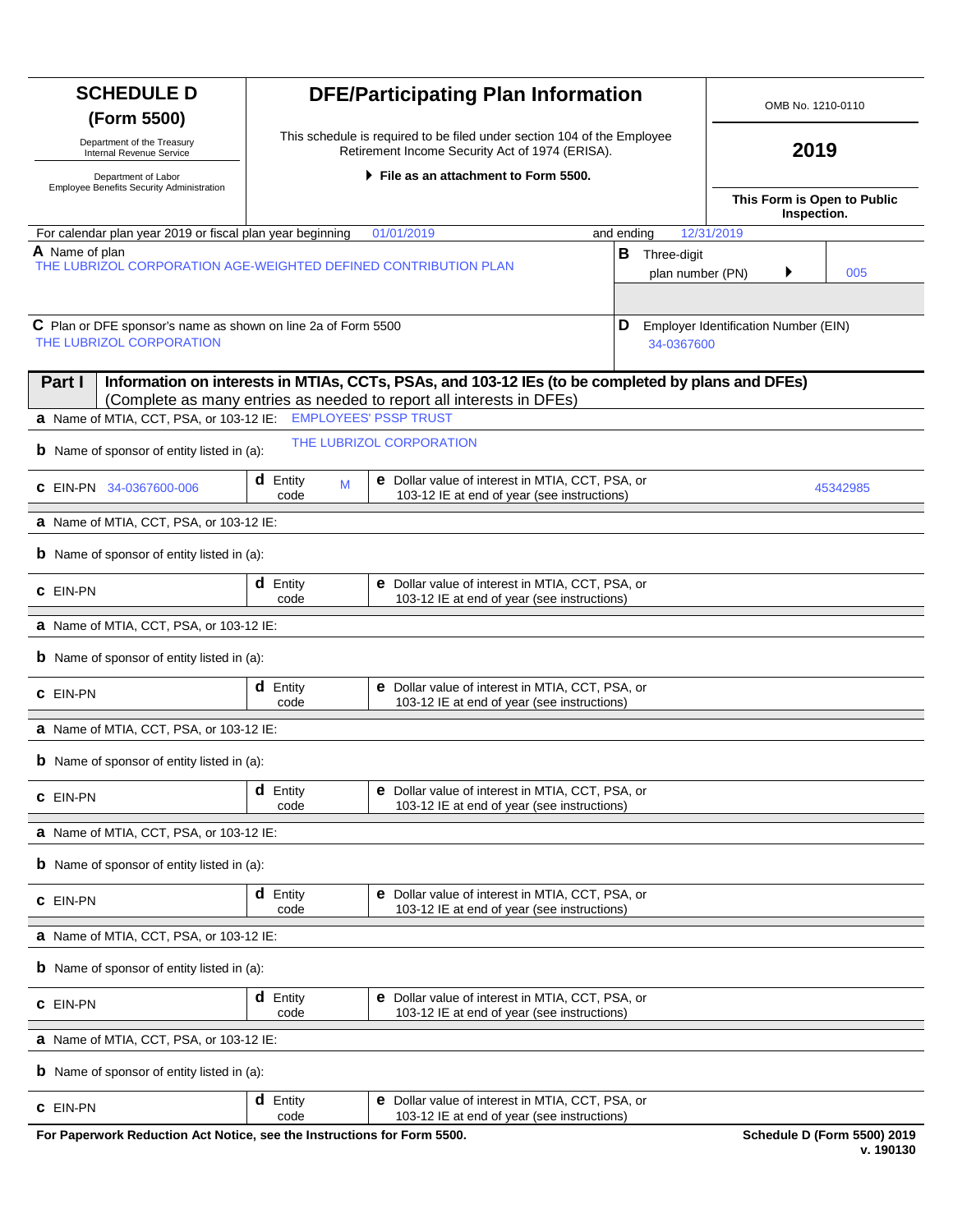Schedule D (Form 5500) 2019 **Page 2 -** 1

1

| a Name of MTIA, CCT, PSA, or 103-12 IE:              |                         |                                                                                                        |  |  |  |
|------------------------------------------------------|-------------------------|--------------------------------------------------------------------------------------------------------|--|--|--|
| <b>b</b> Name of sponsor of entity listed in (a):    |                         |                                                                                                        |  |  |  |
| C EIN-PN                                             | <b>d</b> Entity<br>code | <b>e</b> Dollar value of interest in MTIA, CCT, PSA, or<br>103-12 IE at end of year (see instructions) |  |  |  |
| a Name of MTIA, CCT, PSA, or 103-12 IE:              |                         |                                                                                                        |  |  |  |
| <b>b</b> Name of sponsor of entity listed in (a):    |                         |                                                                                                        |  |  |  |
| C EIN-PN                                             | <b>d</b> Entity<br>code | e Dollar value of interest in MTIA, CCT, PSA, or<br>103-12 IE at end of year (see instructions)        |  |  |  |
| a Name of MTIA, CCT, PSA, or 103-12 IE:              |                         |                                                                                                        |  |  |  |
| <b>b</b> Name of sponsor of entity listed in (a):    |                         |                                                                                                        |  |  |  |
| C EIN-PN                                             | d Entity<br>code        | <b>e</b> Dollar value of interest in MTIA, CCT, PSA, or<br>103-12 IE at end of year (see instructions) |  |  |  |
| a Name of MTIA, CCT, PSA, or 103-12 IE:              |                         |                                                                                                        |  |  |  |
| <b>b</b> Name of sponsor of entity listed in (a):    |                         |                                                                                                        |  |  |  |
| <b>C</b> EIN-PN                                      | <b>d</b> Entity<br>code | <b>e</b> Dollar value of interest in MTIA, CCT, PSA, or<br>103-12 IE at end of year (see instructions) |  |  |  |
| a Name of MTIA, CCT, PSA, or 103-12 IE:              |                         |                                                                                                        |  |  |  |
| <b>b</b> Name of sponsor of entity listed in $(a)$ : |                         |                                                                                                        |  |  |  |
| <b>C</b> EIN-PN                                      | <b>d</b> Entity<br>code | <b>e</b> Dollar value of interest in MTIA, CCT, PSA, or<br>103-12 IE at end of year (see instructions) |  |  |  |
| a Name of MTIA, CCT, PSA, or 103-12 IE:              |                         |                                                                                                        |  |  |  |
| <b>b</b> Name of sponsor of entity listed in $(a)$ : |                         |                                                                                                        |  |  |  |
| C EIN-PN                                             | <b>d</b> Entity<br>code | e Dollar value of interest in MTIA, CCT, PSA, or<br>103-12 IE at end of year (see instructions)        |  |  |  |
| a Name of MTIA, CCT, PSA, or 103-12 IE:              |                         |                                                                                                        |  |  |  |
| <b>b</b> Name of sponsor of entity listed in (a):    |                         |                                                                                                        |  |  |  |
| C EIN-PN                                             | <b>d</b> Entity<br>code | <b>e</b> Dollar value of interest in MTIA, CCT, PSA, or<br>103-12 IE at end of year (see instructions) |  |  |  |
| <b>a</b> Name of MTIA, CCT, PSA, or 103-12 IE:       |                         |                                                                                                        |  |  |  |
| <b>b</b> Name of sponsor of entity listed in (a):    |                         |                                                                                                        |  |  |  |
| C EIN-PN                                             | d<br>Entity<br>code     | <b>e</b> Dollar value of interest in MTIA, CCT, PSA, or<br>103-12 IE at end of year (see instructions) |  |  |  |
| <b>a</b> Name of MTIA, CCT, PSA, or 103-12 IE:       |                         |                                                                                                        |  |  |  |
| <b>b</b> Name of sponsor of entity listed in (a):    |                         |                                                                                                        |  |  |  |
| C EIN-PN                                             | <b>d</b> Entity<br>code | <b>e</b> Dollar value of interest in MTIA, CCT, PSA, or<br>103-12 IE at end of year (see instructions) |  |  |  |
| <b>a</b> Name of MTIA, CCT, PSA, or 103-12 IE:       |                         |                                                                                                        |  |  |  |
| <b>b</b> Name of sponsor of entity listed in (a):    |                         |                                                                                                        |  |  |  |
| C EIN-PN                                             | <b>d</b> Entity<br>code | <b>e</b> Dollar value of interest in MTIA, CCT, PSA, or<br>103-12 IE at end of year (see instructions) |  |  |  |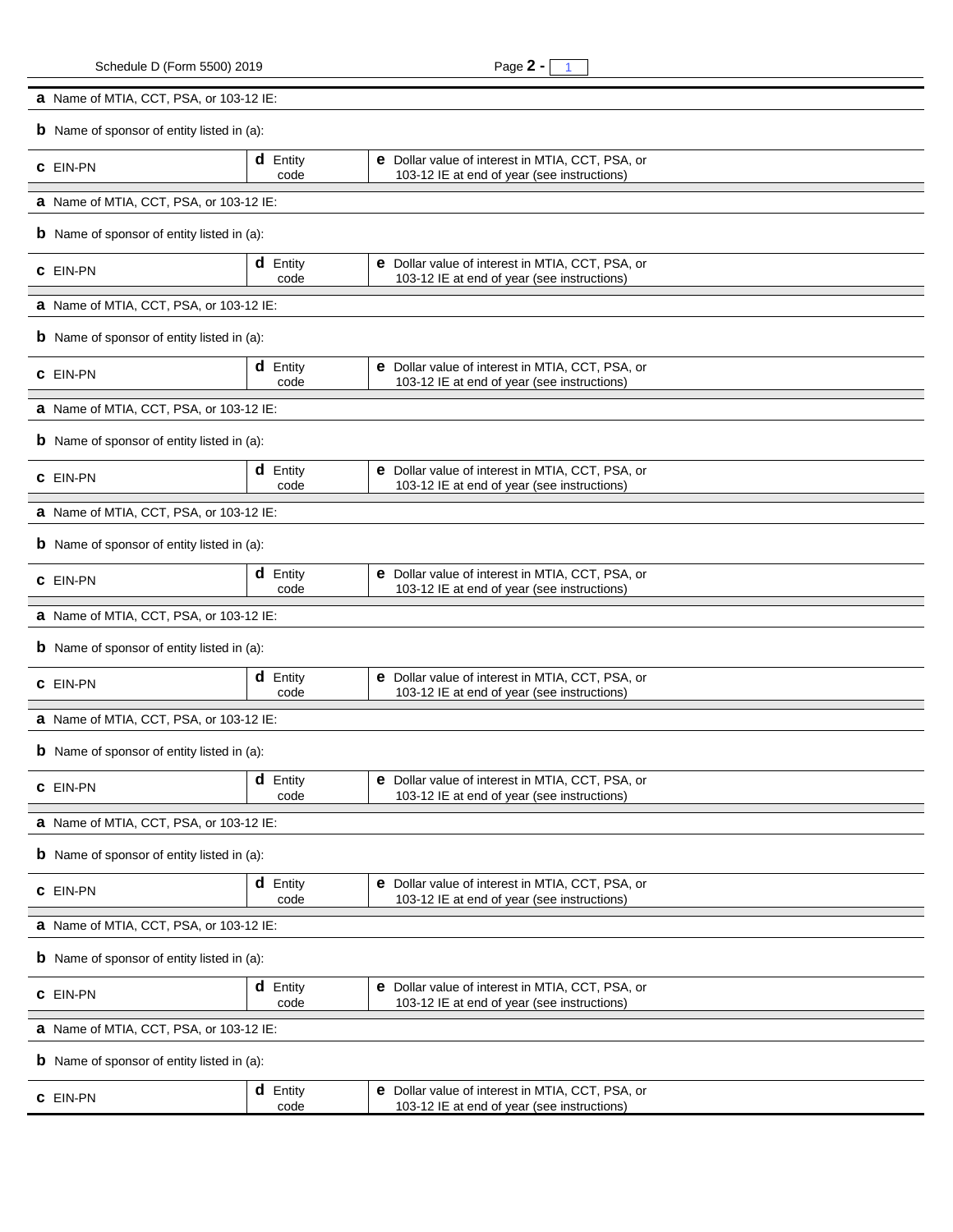1

| Part II                          | Information on Participating Plans (to be completed by DFEs)<br>(Complete as many entries as needed to report all participating plans) |          |
|----------------------------------|----------------------------------------------------------------------------------------------------------------------------------------|----------|
| a Plan name                      |                                                                                                                                        |          |
| <b>b</b> Name of<br>plan sponsor |                                                                                                                                        | C EIN-PN |
| a Plan name                      |                                                                                                                                        |          |
| <b>b</b> Name of<br>plan sponsor |                                                                                                                                        | C EIN-PN |
| a Plan name                      |                                                                                                                                        |          |
| <b>b</b> Name of<br>plan sponsor |                                                                                                                                        | C EIN-PN |
| a Plan name                      |                                                                                                                                        |          |
| <b>b</b> Name of<br>plan sponsor |                                                                                                                                        | C EIN-PN |
| a Plan name                      |                                                                                                                                        |          |
| <b>b</b> Name of<br>plan sponsor |                                                                                                                                        | C EIN-PN |
| a Plan name                      |                                                                                                                                        |          |
| <b>b</b> Name of<br>plan sponsor |                                                                                                                                        | C EIN-PN |
| a Plan name                      |                                                                                                                                        |          |
| <b>b</b> Name of<br>plan sponsor |                                                                                                                                        | C EIN-PN |
| a Plan name                      |                                                                                                                                        |          |
| <b>b</b> Name of<br>plan sponsor |                                                                                                                                        | C EIN-PN |
| a Plan name                      |                                                                                                                                        |          |
| <b>b</b> Name of<br>plan sponsor |                                                                                                                                        | C EIN-PN |
| a Plan name                      |                                                                                                                                        |          |
| <b>b</b> Name of<br>plan sponsor |                                                                                                                                        | C EIN-PN |
| a Plan name                      |                                                                                                                                        |          |
| <b>b</b> Name of<br>plan sponsor |                                                                                                                                        | C EIN-PN |
| a Plan name                      |                                                                                                                                        |          |
| <b>b</b> Name of<br>plan sponsor |                                                                                                                                        | C EIN-PN |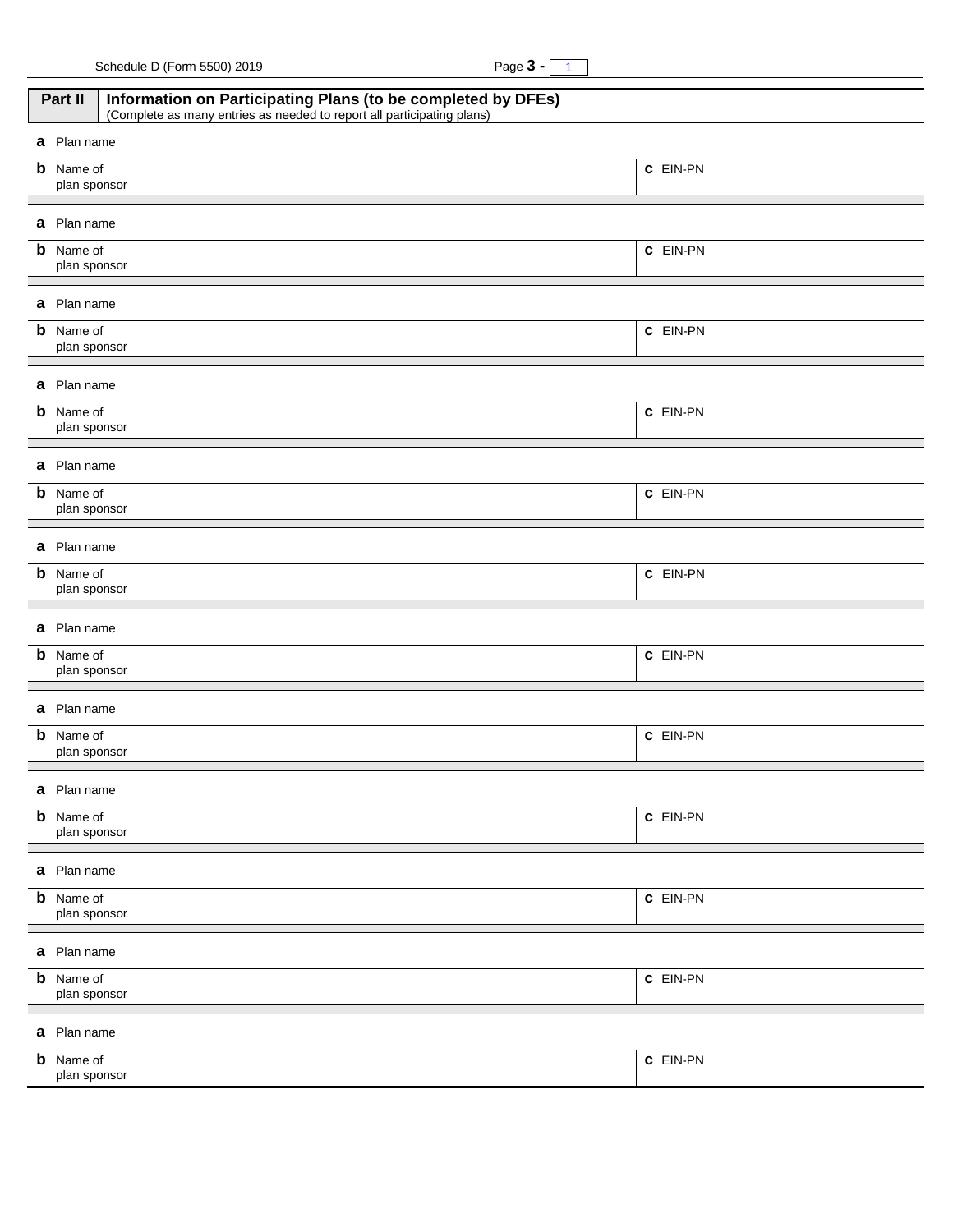| <b>SCHEDULE H</b>                                                       | <b>Financial Information</b>                                                                                                                                                                                                                                                                                             |                    |      |                          | OMB No. 1210-0110 |                                      |                             |  |
|-------------------------------------------------------------------------|--------------------------------------------------------------------------------------------------------------------------------------------------------------------------------------------------------------------------------------------------------------------------------------------------------------------------|--------------------|------|--------------------------|-------------------|--------------------------------------|-----------------------------|--|
| (Form 5500)                                                             |                                                                                                                                                                                                                                                                                                                          |                    | 2019 |                          |                   |                                      |                             |  |
| Department of the Treasury<br>Internal Revenue Service                  | This schedule is required to be filed under section 104 of the Employee<br>Retirement Income Security Act of 1974 (ERISA), and section 6058(a) of the<br>Internal Revenue Code (the Code).                                                                                                                               |                    |      |                          |                   |                                      |                             |  |
| Department of Labor<br>Employee Benefits Security Administration        | File as an attachment to Form 5500.                                                                                                                                                                                                                                                                                      |                    |      |                          |                   |                                      | This Form is Open to Public |  |
| Pension Benefit Guaranty Corporation                                    |                                                                                                                                                                                                                                                                                                                          |                    |      |                          |                   | Inspection                           |                             |  |
| For calendar plan year 2019 or fiscal plan year beginning 01/01/2019    |                                                                                                                                                                                                                                                                                                                          |                    |      | 12/31/2019<br>and ending |                   |                                      |                             |  |
| A Name of plan                                                          | THE LUBRIZOL CORPORATION AGE-WEIGHTED DEFINED CONTRIBUTION PLAN                                                                                                                                                                                                                                                          |                    |      | В<br>Three-digit         |                   |                                      | 005                         |  |
|                                                                         |                                                                                                                                                                                                                                                                                                                          |                    |      | plan number (PN)         |                   |                                      |                             |  |
|                                                                         |                                                                                                                                                                                                                                                                                                                          |                    |      |                          |                   |                                      |                             |  |
| C Plan sponsor's name as shown on line 2a of Form 5500                  |                                                                                                                                                                                                                                                                                                                          |                    |      | D                        |                   | Employer Identification Number (EIN) |                             |  |
| THE LUBRIZOL CORPORATION                                                |                                                                                                                                                                                                                                                                                                                          |                    |      |                          | 34-0367600        |                                      |                             |  |
| Part I<br><b>Asset and Liability Statement</b>                          |                                                                                                                                                                                                                                                                                                                          |                    |      |                          |                   |                                      |                             |  |
| 1                                                                       | Current value of plan assets and liabilities at the beginning and end of the plan year. Combine the value of plan assets held in more than one trust. Report                                                                                                                                                             |                    |      |                          |                   |                                      |                             |  |
|                                                                         | the value of the plan's interest in a commingled fund containing the assets of more than one plan on a line-by-line basis unless the value is reportable on                                                                                                                                                              |                    |      |                          |                   |                                      |                             |  |
|                                                                         | lines 1c(9) through 1c(14). Do not enter the value of that portion of an insurance contract which guarantees, during this plan year, to pay a specific dollar<br>benefit at a future date. Round off amounts to the nearest dollar. MTIAs, CCTs, PSAs, and 103-12 IEs do not complete lines 1b(1), 1b(2), 1c(8), 1g, 1h, |                    |      |                          |                   |                                      |                             |  |
|                                                                         | and 1i. CCTs, PSAs, and 103-12 IEs also do not complete lines 1d and 1e. See instructions.                                                                                                                                                                                                                               |                    |      |                          |                   |                                      |                             |  |
|                                                                         | <b>Assets</b>                                                                                                                                                                                                                                                                                                            |                    |      | (a) Beginning of Year    |                   |                                      | (b) End of Year             |  |
|                                                                         |                                                                                                                                                                                                                                                                                                                          | 1a                 |      |                          | $\mathbf{0}$      |                                      | $\Omega$                    |  |
| <b>b</b> Receivables (less allowance for doubtful accounts):            |                                                                                                                                                                                                                                                                                                                          |                    |      |                          |                   |                                      |                             |  |
|                                                                         |                                                                                                                                                                                                                                                                                                                          | 1 <sub>b</sub> (1) |      | 9041348                  |                   |                                      | 10945281                    |  |
|                                                                         |                                                                                                                                                                                                                                                                                                                          | 1b(2)              |      |                          |                   |                                      |                             |  |
|                                                                         |                                                                                                                                                                                                                                                                                                                          | 1b(3)              |      |                          |                   |                                      |                             |  |
| <b>C</b> General investments:                                           |                                                                                                                                                                                                                                                                                                                          |                    |      |                          |                   |                                      |                             |  |
|                                                                         | (1) Interest-bearing cash (include money market accounts & certificates                                                                                                                                                                                                                                                  | 1c(1)              |      |                          |                   |                                      |                             |  |
|                                                                         |                                                                                                                                                                                                                                                                                                                          | 1c(2)              |      |                          |                   |                                      |                             |  |
| (3) Corporate debt instruments (other than employer securities):        |                                                                                                                                                                                                                                                                                                                          |                    |      |                          |                   |                                      |                             |  |
|                                                                         |                                                                                                                                                                                                                                                                                                                          | 1c(3)(A)           |      |                          |                   |                                      |                             |  |
|                                                                         |                                                                                                                                                                                                                                                                                                                          | 1c(3)(B)           |      |                          |                   |                                      |                             |  |
| (4) Corporate stocks (other than employer securities):                  |                                                                                                                                                                                                                                                                                                                          |                    |      |                          |                   |                                      |                             |  |
|                                                                         |                                                                                                                                                                                                                                                                                                                          | 1c(4)(A)           |      |                          |                   |                                      |                             |  |
|                                                                         |                                                                                                                                                                                                                                                                                                                          | 1c(4)(B)           |      |                          |                   |                                      |                             |  |
|                                                                         |                                                                                                                                                                                                                                                                                                                          | 1c(5)              |      |                          |                   |                                      |                             |  |
|                                                                         |                                                                                                                                                                                                                                                                                                                          | 1c(6)              |      |                          |                   |                                      |                             |  |
|                                                                         |                                                                                                                                                                                                                                                                                                                          | 1c(7)              |      |                          |                   |                                      |                             |  |
|                                                                         |                                                                                                                                                                                                                                                                                                                          | 1c(8)              |      |                          |                   |                                      |                             |  |
|                                                                         |                                                                                                                                                                                                                                                                                                                          | 1c(9)              |      |                          |                   |                                      |                             |  |
|                                                                         |                                                                                                                                                                                                                                                                                                                          | 1c(10)             |      |                          |                   |                                      |                             |  |
|                                                                         | (11) Value of interest in master trust investment accounts                                                                                                                                                                                                                                                               | 1c(11)             |      | 30617150                 |                   |                                      | 45342985                    |  |
|                                                                         |                                                                                                                                                                                                                                                                                                                          | 1c(12)             |      |                          |                   |                                      |                             |  |
| (13) Value of interest in registered investment companies (e.g., mutual |                                                                                                                                                                                                                                                                                                                          | 1c(13)             |      |                          |                   |                                      |                             |  |
|                                                                         | (14) Value of funds held in insurance company general account (unallocated                                                                                                                                                                                                                                               | 1c(14)             |      |                          |                   |                                      |                             |  |
|                                                                         |                                                                                                                                                                                                                                                                                                                          | 1c(15)             |      |                          |                   |                                      |                             |  |

**For Paperwork Reduction Act Notice, see the Instructions for Form 5500.**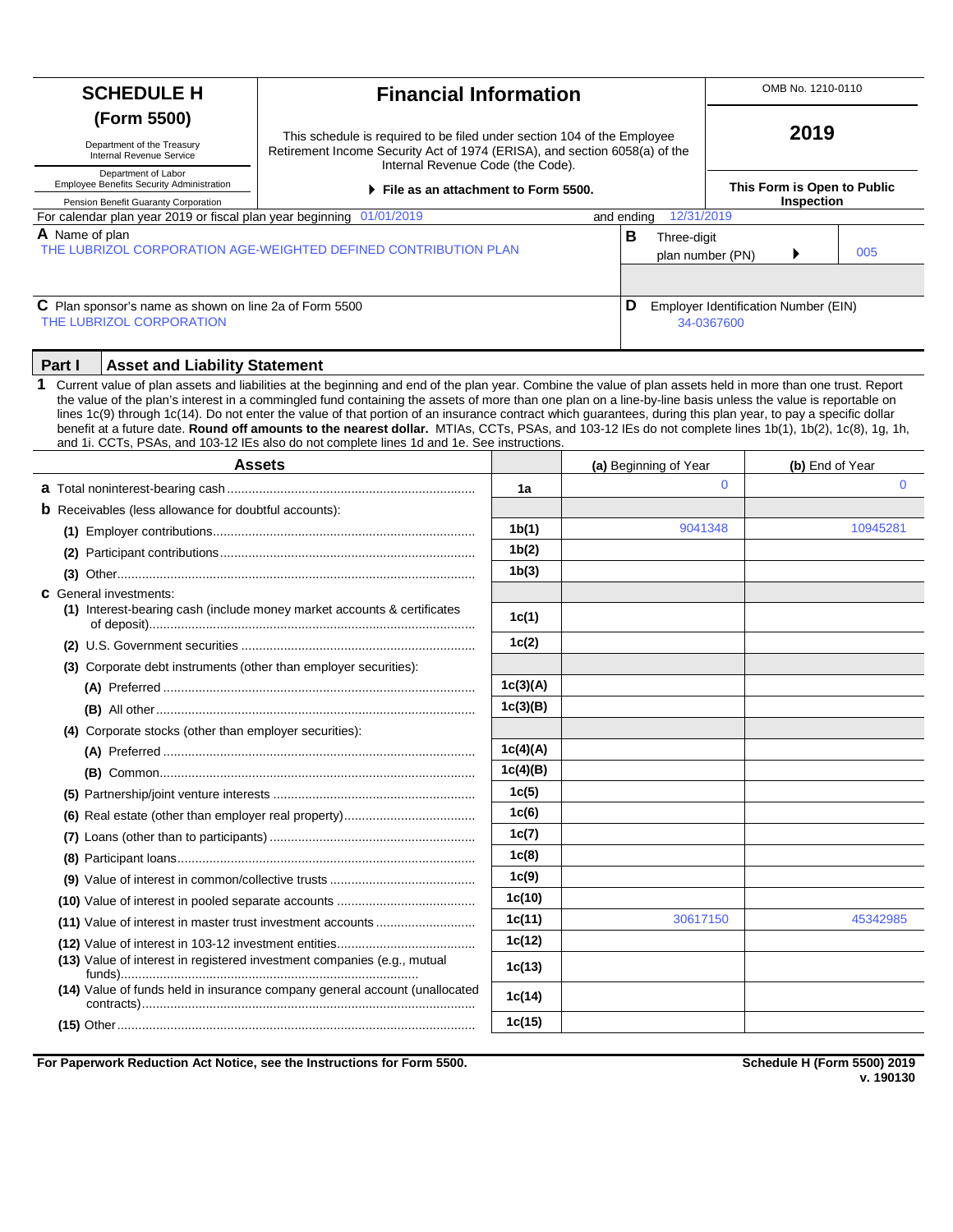|             | 1d Employer-related investments:                                                                                                                                                                                                                                                                                                                                                |          | (a) Beginning of Year | (b) End of Year |
|-------------|---------------------------------------------------------------------------------------------------------------------------------------------------------------------------------------------------------------------------------------------------------------------------------------------------------------------------------------------------------------------------------|----------|-----------------------|-----------------|
|             |                                                                                                                                                                                                                                                                                                                                                                                 | 1d(1)    |                       |                 |
|             |                                                                                                                                                                                                                                                                                                                                                                                 | 1d(2)    |                       |                 |
|             |                                                                                                                                                                                                                                                                                                                                                                                 | 1е       |                       |                 |
|             |                                                                                                                                                                                                                                                                                                                                                                                 | 1f       | 39658498              | 56288266        |
|             | <b>Liabilities</b>                                                                                                                                                                                                                                                                                                                                                              |          |                       |                 |
|             |                                                                                                                                                                                                                                                                                                                                                                                 | 1g       |                       |                 |
|             |                                                                                                                                                                                                                                                                                                                                                                                 | 1h       |                       |                 |
|             |                                                                                                                                                                                                                                                                                                                                                                                 | 1i       |                       |                 |
|             |                                                                                                                                                                                                                                                                                                                                                                                 | 1j       |                       |                 |
|             |                                                                                                                                                                                                                                                                                                                                                                                 | 1k       | 0                     | $\mathbf 0$     |
|             | <b>Net Assets</b>                                                                                                                                                                                                                                                                                                                                                               |          |                       |                 |
|             |                                                                                                                                                                                                                                                                                                                                                                                 | 11       | 39658498              | 56288266        |
|             |                                                                                                                                                                                                                                                                                                                                                                                 |          |                       |                 |
|             | Part II   Income and Expense Statement                                                                                                                                                                                                                                                                                                                                          |          |                       |                 |
|             | 2 Plan income, expenses, and changes in net assets for the year. Include all income and expenses of the plan, including any trust(s) or separately maintained<br>fund(s) and any payments/receipts to/from insurance carriers. Round off amounts to the nearest dollar. MTIAs, CCTs, PSAs, and 103-12 IEs do not<br>complete lines $2a$ , $2b(1)(E)$ , $2e$ , $2f$ , and $2g$ . |          |                       |                 |
|             | <b>Income</b>                                                                                                                                                                                                                                                                                                                                                                   |          | (a) Amount            | (b) Total       |
| a           | <b>Contributions:</b>                                                                                                                                                                                                                                                                                                                                                           |          |                       |                 |
|             |                                                                                                                                                                                                                                                                                                                                                                                 | 2a(1)(A) | 10945281              |                 |
|             |                                                                                                                                                                                                                                                                                                                                                                                 | 2a(1)(B) |                       |                 |
|             | (C)                                                                                                                                                                                                                                                                                                                                                                             | 2a(1)(C) |                       |                 |
|             |                                                                                                                                                                                                                                                                                                                                                                                 | 2a(2)    |                       |                 |
|             | (3) Total contributions. Add lines $2a(1)(A)$ , $(B)$ , $(C)$ , and line $2a(2)$                                                                                                                                                                                                                                                                                                | 2a(3)    |                       | 10945281        |
| $\mathbf b$ | <b>Earnings on investments:</b>                                                                                                                                                                                                                                                                                                                                                 |          |                       |                 |
|             | (1) Interest:                                                                                                                                                                                                                                                                                                                                                                   |          |                       |                 |
|             | Interest-bearing cash (including money market accounts and<br>(A)                                                                                                                                                                                                                                                                                                               | 2b(1)(A) |                       |                 |
|             | (B)                                                                                                                                                                                                                                                                                                                                                                             | 2b(1)(B) |                       |                 |
|             | (C).                                                                                                                                                                                                                                                                                                                                                                            | 2b(1)(C) |                       |                 |
|             |                                                                                                                                                                                                                                                                                                                                                                                 | 2b(1)(D) |                       |                 |
|             |                                                                                                                                                                                                                                                                                                                                                                                 | 2b(1)(E) |                       |                 |
|             | (F)                                                                                                                                                                                                                                                                                                                                                                             | 2b(1)(F) |                       |                 |
|             | Total interest. Add lines 2b(1)(A) through (F)<br>(G)                                                                                                                                                                                                                                                                                                                           | 2b(1)(G) |                       | 0               |
|             |                                                                                                                                                                                                                                                                                                                                                                                 | 2b(2)(A) |                       |                 |
|             | (B)                                                                                                                                                                                                                                                                                                                                                                             | 2b(2)(B) |                       |                 |
|             | Registered investment company shares (e.g. mutual funds)<br>(C)                                                                                                                                                                                                                                                                                                                 | 2b(2)(C) |                       |                 |
|             | Total dividends. Add lines 2b(2)(A), (B), and (C)<br>(D)                                                                                                                                                                                                                                                                                                                        | 2b(2)(D) |                       | 0               |
|             |                                                                                                                                                                                                                                                                                                                                                                                 | 2b(3)    |                       |                 |
|             | (4) Net gain (loss) on sale of assets: (A) Aggregate proceeds                                                                                                                                                                                                                                                                                                                   | 2b(4)(A) |                       |                 |
|             | (B) Aggregate carrying amount (see instructions)                                                                                                                                                                                                                                                                                                                                | 2b(4)(B) |                       |                 |
|             | Subtract line 2b(4)(B) from line 2b(4)(A) and enter result<br>(C)                                                                                                                                                                                                                                                                                                               | 2b(4)(C) |                       | 0               |
|             |                                                                                                                                                                                                                                                                                                                                                                                 | 2b(5)(A) |                       |                 |
|             |                                                                                                                                                                                                                                                                                                                                                                                 | 2b(5)(B) |                       |                 |
|             | (B)<br>Total unrealized appreciation of assets.<br>(C)                                                                                                                                                                                                                                                                                                                          | 2b(5)(C) |                       | $\mathbf 0$     |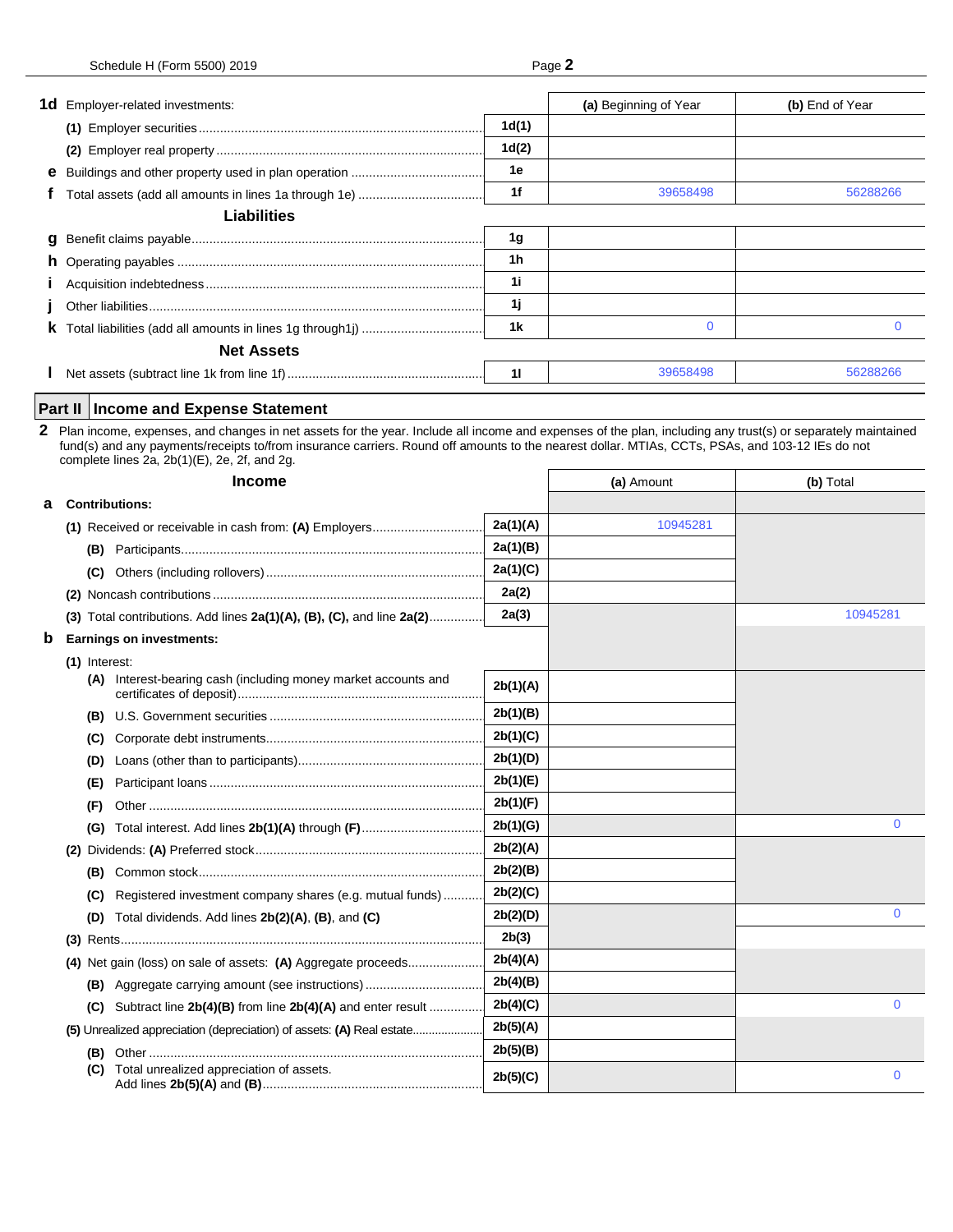|    |                                                                                                                                                                                                                                   |                |                     | (a) Amount |         |  | (b) Total     |          |
|----|-----------------------------------------------------------------------------------------------------------------------------------------------------------------------------------------------------------------------------------|----------------|---------------------|------------|---------|--|---------------|----------|
|    | (6) Net investment gain (loss) from common/collective trusts                                                                                                                                                                      | 2b(6)          |                     |            |         |  |               |          |
|    | (7) Net investment gain (loss) from pooled separate accounts                                                                                                                                                                      | 2b(7)          |                     |            |         |  |               |          |
|    | (8) Net investment gain (loss) from master trust investment accounts                                                                                                                                                              | 2b(8)          |                     |            |         |  |               | 7729510  |
|    |                                                                                                                                                                                                                                   | 2b(9)          |                     |            |         |  |               |          |
|    | (10) Net investment gain (loss) from registered investment                                                                                                                                                                        | 2b(10)         |                     |            |         |  |               |          |
|    |                                                                                                                                                                                                                                   | 2c             |                     |            |         |  |               |          |
|    | Total income. Add all income amounts in column (b) and enter total                                                                                                                                                                | 2d             |                     |            |         |  |               | 18674791 |
|    | <b>Expenses</b>                                                                                                                                                                                                                   |                |                     |            |         |  |               |          |
| е  | Benefit payment and payments to provide benefits:                                                                                                                                                                                 |                |                     |            |         |  |               |          |
|    | (1) Directly to participants or beneficiaries, including direct rollovers                                                                                                                                                         | 2e(1)          |                     |            | 2043373 |  |               |          |
|    |                                                                                                                                                                                                                                   | 2e(2)          |                     |            |         |  |               |          |
|    |                                                                                                                                                                                                                                   | 2e(3)          |                     |            |         |  |               |          |
|    |                                                                                                                                                                                                                                   | 2e(4)          |                     |            |         |  |               | 2043373  |
| T. |                                                                                                                                                                                                                                   | 2f             |                     |            |         |  |               |          |
| g  | Certain deemed distributions of participant loans (see instructions)                                                                                                                                                              | 2g             |                     |            |         |  |               |          |
| h  |                                                                                                                                                                                                                                   | 2 <sub>h</sub> |                     |            |         |  |               |          |
|    |                                                                                                                                                                                                                                   | 2i(1)          |                     |            |         |  |               |          |
|    |                                                                                                                                                                                                                                   | 2i(2)          |                     |            |         |  |               |          |
|    |                                                                                                                                                                                                                                   | 2i(3)          |                     |            |         |  |               |          |
|    |                                                                                                                                                                                                                                   | 2i(4)          |                     |            | 1650    |  |               |          |
|    | (5) Total administrative expenses. Add lines 2i(1) through (4)                                                                                                                                                                    | 2i(5)          |                     |            |         |  |               | 1650     |
|    | Total expenses. Add all expense amounts in column (b) and enter total                                                                                                                                                             | 2j             |                     |            |         |  |               | 2045023  |
|    | <b>Net Income and Reconciliation</b>                                                                                                                                                                                              |                |                     |            |         |  |               |          |
|    |                                                                                                                                                                                                                                   | 2k             |                     |            |         |  |               | 16629768 |
|    | Transfers of assets:                                                                                                                                                                                                              |                |                     |            |         |  |               |          |
|    |                                                                                                                                                                                                                                   | 2I(1)          |                     |            |         |  |               |          |
|    |                                                                                                                                                                                                                                   | 2I(2)          |                     |            |         |  |               |          |
|    |                                                                                                                                                                                                                                   |                |                     |            |         |  |               |          |
|    | Part III<br><b>Accountant's Opinion</b>                                                                                                                                                                                           |                |                     |            |         |  |               |          |
|    | Complete lines 3a through 3c if the opinion of an independent qualified public accountant is attached to this Form 5500. Complete line 3d if an opinion is not<br>attached.                                                       |                |                     |            |         |  |               |          |
|    | a The attached opinion of an independent qualified public accountant for this plan is (see instructions):                                                                                                                         |                |                     |            |         |  |               |          |
|    | $(1)$ X Unmodified<br>(2)<br>Qualified<br>(3)<br>Disclaimer                                                                                                                                                                       | (4) Adverse    |                     |            |         |  |               |          |
|    | <b>b</b> Did the accountant perform a limited scope audit pursuant to 29 CFR 2520.103-8 and/or 103-12(d)?                                                                                                                         |                |                     |            |         |  | Yes           | X<br>No  |
|    | C Enter the name and EIN of the accountant (or accounting firm) below:                                                                                                                                                            |                |                     |            |         |  |               |          |
|    | (1) Name: MALONEY & NOVOTNY, LLC.                                                                                                                                                                                                 |                | (2) EIN: 34-0677006 |            |         |  |               |          |
|    | d The opinion of an independent qualified public accountant is not attached because:<br>This form is filed for a CCT, PSA, or MTIA.<br>$(2)$     It will be attached to the next Form 5500 pursuant to 29 CFR 2520.104-50.<br>(1) |                |                     |            |         |  |               |          |
|    | Part IV<br><b>Compliance Questions</b>                                                                                                                                                                                            |                |                     |            |         |  |               |          |
| 4  | CCTs and PSAs do not complete Part IV. MTIAs, 103-12 IEs, and GIAs do not complete lines 4a, 4e, 4f, 4g, 4h, 4k, 4m, 4n, or 5.<br>103-12 IEs also do not complete lines 4j and 4l. MTIAs also do not complete line 4l.            |                |                     |            |         |  |               |          |
|    | During the plan year:                                                                                                                                                                                                             |                |                     | Yes        | No      |  | <b>Amount</b> |          |
| a  | Was there a failure to transmit to the plan any participant contributions within the time                                                                                                                                         |                |                     |            |         |  |               |          |
|    | period described in 29 CFR 2510.3-102? Continue to answer "Yes" for any prior year failures until<br>fully corrected. (See instructions and DOL's Voluntary Fiduciary Correction Program.)                                        |                |                     | 4a         | X       |  |               |          |
| b  | Were any loans by the plan or fixed income obligations due the plan in default as of the                                                                                                                                          |                |                     |            |         |  |               |          |
|    | close of the plan year or classified during the year as uncollectible? Disregard participant loans<br>secured by participant's account balance. (Attach Schedule G (Form 5500) Part I if "Yes" is                                 |                |                     |            | X       |  |               |          |
|    |                                                                                                                                                                                                                                   |                | 4b                  |            |         |  |               |          |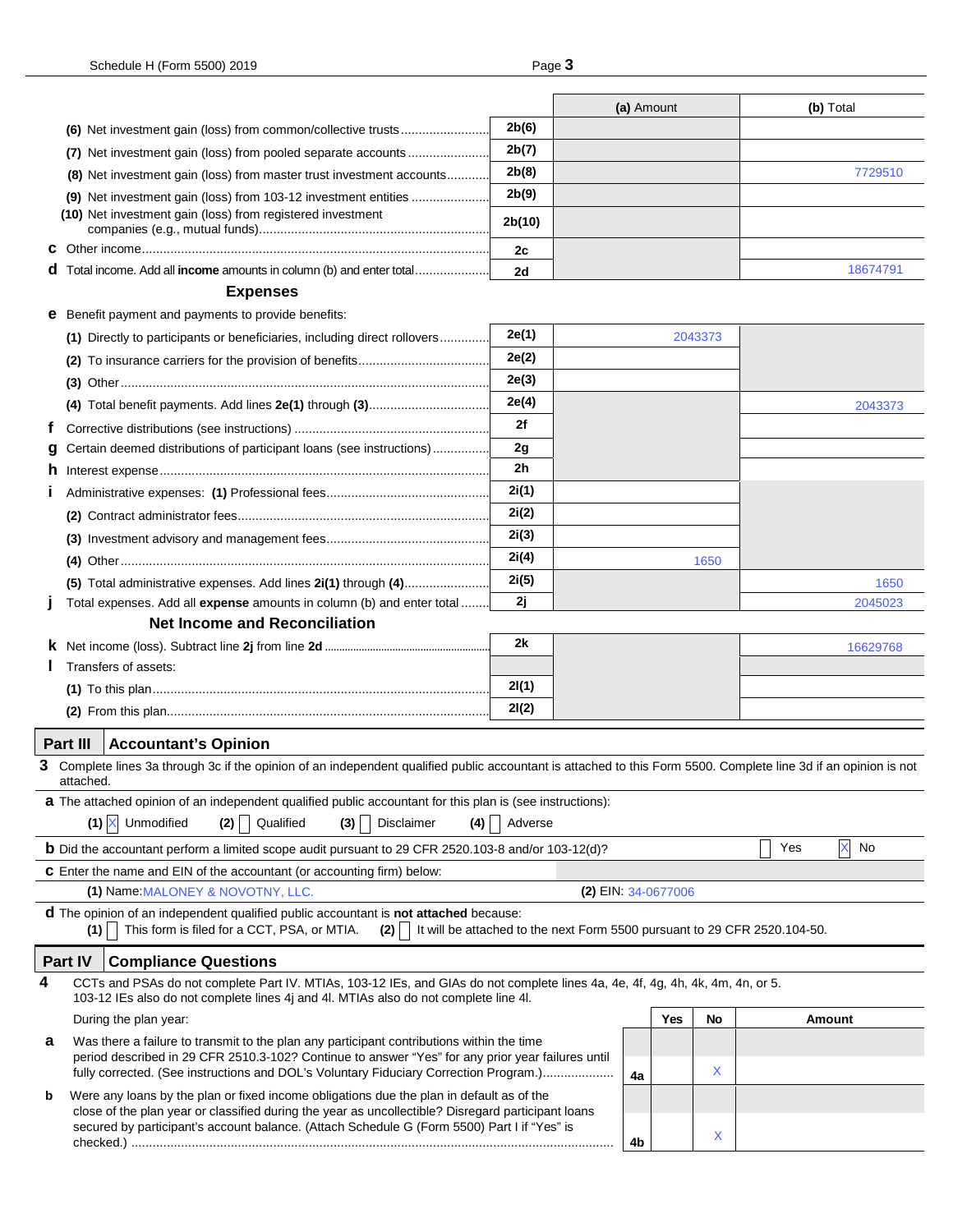| Schedule H (Form 5500) 2019 | Page $4-$ |  |
|-----------------------------|-----------|--|
|                             |           |  |

| Amount         |                       | No | Yes             |    |                                                                                                                                                                                                       |    |
|----------------|-----------------------|----|-----------------|----|-------------------------------------------------------------------------------------------------------------------------------------------------------------------------------------------------------|----|
|                |                       | X  |                 | 4c | Were any leases to which the plan was a party in default or classified during the year as<br>uncollectible? (Attach Schedule G (Form 5500) Part II if "Yes" is checked.)                              | c  |
|                |                       | X. |                 | 4d | Were there any nonexempt transactions with any party-in-interest? (Do not include transactions<br>reported on line 4a. Attach Schedule G (Form 5500) Part III if "Yes" is                             | d  |
| 3000000        |                       |    | X               | 4e |                                                                                                                                                                                                       | е  |
|                |                       | X  |                 | 4f | Did the plan have a loss, whether or not reimbursed by the plan's fidelity bond, that was caused by                                                                                                   | f  |
|                |                       | X  |                 | 4g | Did the plan hold any assets whose current value was neither readily determinable on an                                                                                                               | g  |
|                |                       | X  |                 | 4h | Did the plan receive any noncash contributions whose value was neither readily<br>determinable on an established market nor set by an independent third party appraiser?                              | h  |
|                |                       | X  |                 | 4i | Did the plan have assets held for investment? (Attach schedule(s) of assets if "Yes" is checked, and                                                                                                  | j. |
|                |                       | X  |                 | 4j | Were any plan transactions or series of transactions in excess of 5% of the current<br>value of plan assets? (Attach schedule of transactions if "Yes" is checked, and                                | Ī  |
|                |                       | X  |                 | 4k | Were all the plan assets either distributed to participants or beneficiaries, transferred to another                                                                                                  | k  |
|                |                       | X  |                 | 41 |                                                                                                                                                                                                       | L  |
|                |                       | X  |                 | 4m | If this is an individual account plan, was there a blackout period? (See instructions and 29 CFR                                                                                                      | m  |
|                |                       |    |                 | 4n | If 4m was answered "Yes," check the "Yes" box if you either provided the required notice or one of                                                                                                    | n  |
|                |                       |    | X <sub>No</sub> |    | Has a resolution to terminate the plan been adopted during the plan year or any prior plan year?   Yes<br>If "Yes," enter the amount of any plan assets that reverted to the employer this year       | 5а |
|                |                       |    |                 |    | If, during this plan year, any assets or liabilities were transferred from this plan to another plan(s), identify the plan(s) to which assets or liabilities were<br>transferred. (See instructions.) | 5b |
| $5b(3)$ PN(s)  | $5b(2)$ EIN(s)        |    |                 |    | 5b(1) Name of plan(s)                                                                                                                                                                                 |    |
|                |                       |    |                 |    |                                                                                                                                                                                                       |    |
|                |                       |    |                 |    |                                                                                                                                                                                                       |    |
|                |                       |    |                 |    |                                                                                                                                                                                                       |    |
|                |                       |    |                 |    |                                                                                                                                                                                                       |    |
|                |                       |    |                 |    |                                                                                                                                                                                                       |    |
|                |                       |    |                 |    |                                                                                                                                                                                                       |    |
| Not determined | $\vert \vert$ No      |    |                 |    | 5c If the plan is a defined benefit plan, is it covered under the PBGC insurance program (See ERISA section 4021.)? $\Box$ Yes                                                                        |    |
|                | . (See instructions.) |    |                 |    | If "Yes" is checked, enter the My PAA confirmation number from the PBGC premium filing for this plan year_                                                                                            |    |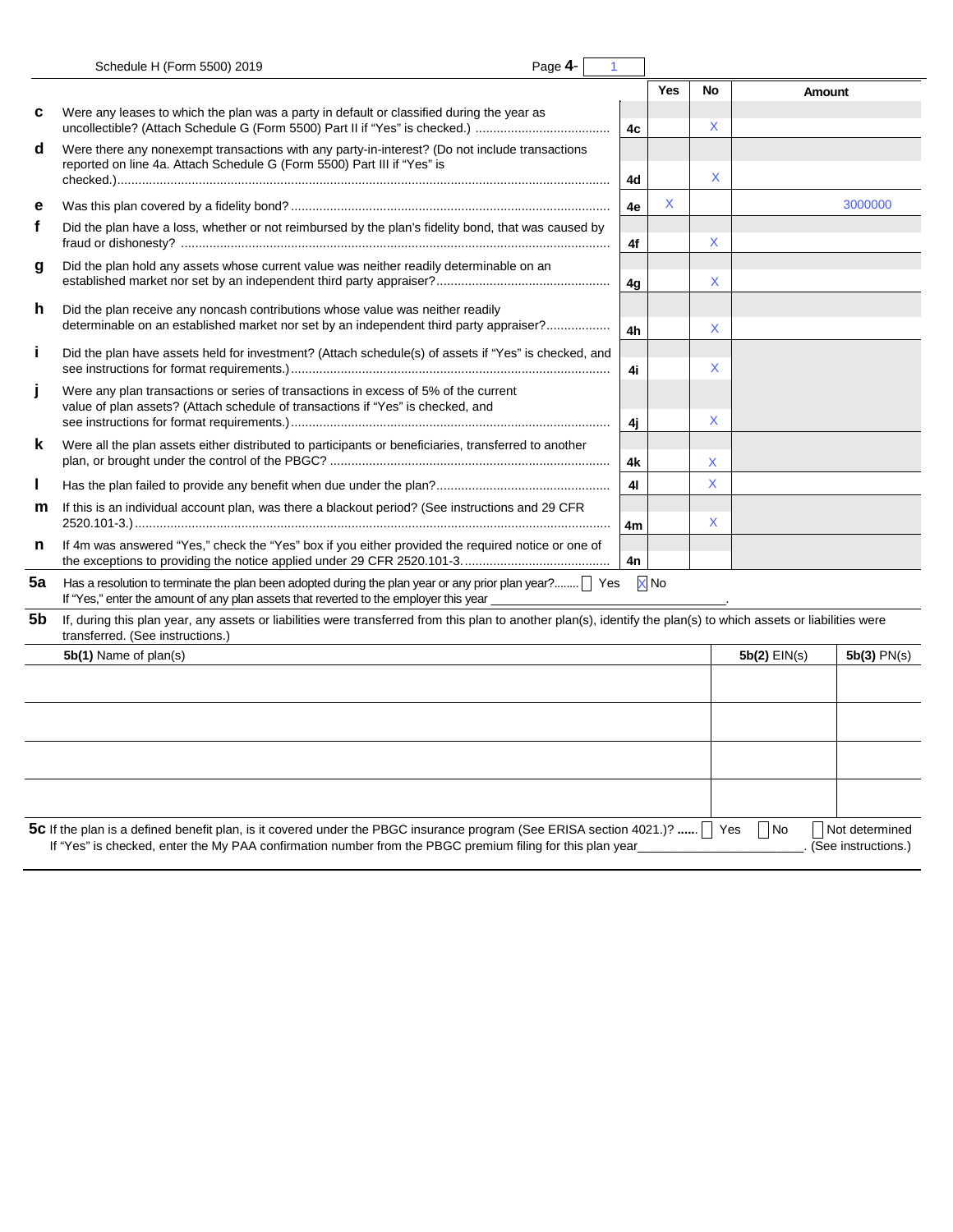| <b>SCHEDULE R</b>                                                                                               | OMB No. 1210-0110                                                                                                               |                                                                                                                                                                                                                            |             |   |                     |                                  |               |                                            |     |  |  |
|-----------------------------------------------------------------------------------------------------------------|---------------------------------------------------------------------------------------------------------------------------------|----------------------------------------------------------------------------------------------------------------------------------------------------------------------------------------------------------------------------|-------------|---|---------------------|----------------------------------|---------------|--------------------------------------------|-----|--|--|
| (Form 5500)                                                                                                     |                                                                                                                                 | <b>Retirement Plan Information</b>                                                                                                                                                                                         |             |   |                     |                                  |               | 2019                                       |     |  |  |
| Department of the Treasury<br>Internal Revenue Service                                                          |                                                                                                                                 | This schedule is required to be filed under sections 104 and 4065 of the<br>Employee Retirement Income Security Act of 1974 (ERISA) and section<br>6058(a) of the Internal Revenue Code (the Code).                        |             |   |                     |                                  |               |                                            |     |  |  |
| Department of Labor                                                                                             | <b>Employee Benefits Security Administration</b><br>File as an attachment to Form 5500.<br>Pension Benefit Guaranty Corporation |                                                                                                                                                                                                                            |             |   |                     |                                  |               | This Form is Open to Public<br>Inspection. |     |  |  |
| For calendar plan year 2019 or fiscal plan year beginning                                                       |                                                                                                                                 | 01/01/2019                                                                                                                                                                                                                 | and ending  |   |                     |                                  |               |                                            |     |  |  |
| A Name of plan<br>THE LUBRIZOL CORPORATION AGE-WEIGHTED DEFINED CONTRIBUTION PLAN                               |                                                                                                                                 |                                                                                                                                                                                                                            |             | В | Three-digit<br>(PN) | 12/31/2019<br>plan number<br>005 |               |                                            |     |  |  |
| C Plan sponsor's name as shown on line 2a of Form 5500<br>D<br>THE LUBRIZOL CORPORATION<br>34-0367600           |                                                                                                                                 |                                                                                                                                                                                                                            |             |   |                     |                                  |               | Employer Identification Number (EIN)       |     |  |  |
| <b>Distributions</b><br>Part I                                                                                  |                                                                                                                                 |                                                                                                                                                                                                                            |             |   |                     |                                  |               |                                            |     |  |  |
| All references to distributions relate only to payments of benefits during the plan year.                       |                                                                                                                                 |                                                                                                                                                                                                                            |             |   |                     |                                  |               |                                            |     |  |  |
| Total value of distributions paid in property other than in cash or the forms of property specified in the<br>1 | $\mathbf 1$                                                                                                                     |                                                                                                                                                                                                                            |             |   | $\Omega$            |                                  |               |                                            |     |  |  |
| 2<br>payors who paid the greatest dollar amounts of benefits):                                                  |                                                                                                                                 | Enter the EIN(s) of payor(s) who paid benefits on behalf of the plan to participants or beneficiaries during the year (if more than two, enter EINs of the two                                                             |             |   |                     |                                  |               |                                            |     |  |  |
| 02-0488491<br>$EIN(s)$ :                                                                                        |                                                                                                                                 |                                                                                                                                                                                                                            |             |   |                     |                                  |               |                                            |     |  |  |
| Profit-sharing plans, ESOPs, and stock bonus plans, skip line 3.                                                |                                                                                                                                 |                                                                                                                                                                                                                            |             |   |                     |                                  |               |                                            |     |  |  |
| 3                                                                                                               |                                                                                                                                 | Number of participants (living or deceased) whose benefits were distributed in a single sum, during the plan                                                                                                               |             |   | 3                   |                                  |               |                                            |     |  |  |
| <b>Part II</b>                                                                                                  | ERISA section 302, skip this Part.)                                                                                             | Funding Information (If the plan is not subject to the minimum funding requirements of section 412 of the Internal Revenue Code or                                                                                         |             |   |                     |                                  |               |                                            |     |  |  |
| 4                                                                                                               |                                                                                                                                 |                                                                                                                                                                                                                            |             |   |                     |                                  | Yes           | No                                         | N/A |  |  |
| If the plan is a defined benefit plan, go to line 8.                                                            |                                                                                                                                 |                                                                                                                                                                                                                            |             |   |                     |                                  |               |                                            |     |  |  |
| 5                                                                                                               |                                                                                                                                 | If a waiver of the minimum funding standard for a prior year is being amortized in this<br>plan year, see instructions and enter the date of the ruling letter granting the waiver.                                        | Date: Month |   |                     |                                  | Day _________ |                                            |     |  |  |
|                                                                                                                 |                                                                                                                                 | If you completed line 5, complete lines 3, 9, and 10 of Schedule MB and do not complete the remainder of this schedule.                                                                                                    |             |   |                     |                                  |               |                                            |     |  |  |
| 6                                                                                                               |                                                                                                                                 | a Enter the minimum required contribution for this plan year (include any prior year accumulated funding                                                                                                                   |             |   |                     | 6a                               |               |                                            |     |  |  |
|                                                                                                                 |                                                                                                                                 |                                                                                                                                                                                                                            |             |   | 6 <sub>b</sub>      |                                  |               |                                            |     |  |  |
| с                                                                                                               |                                                                                                                                 | Subtract the amount in line 6b from the amount in line 6a. Enter the result                                                                                                                                                |             |   |                     | 6c                               |               |                                            |     |  |  |
| If you completed line 6c, skip lines 8 and 9.                                                                   |                                                                                                                                 |                                                                                                                                                                                                                            |             |   |                     |                                  |               |                                            |     |  |  |
|                                                                                                                 |                                                                                                                                 |                                                                                                                                                                                                                            |             |   |                     |                                  | Yes           | No                                         | N/A |  |  |
| 8                                                                                                               |                                                                                                                                 | If a change in actuarial cost method was made for this plan year pursuant to a revenue procedure or other<br>authority providing automatic approval for the change or a class ruling letter, does the plan sponsor or plan |             |   |                     |                                  | Yes           | No                                         | N/A |  |  |
| Part III<br><b>Amendments</b>                                                                                   |                                                                                                                                 |                                                                                                                                                                                                                            |             |   |                     |                                  |               |                                            |     |  |  |
| 9                                                                                                               |                                                                                                                                 | If this is a defined benefit pension plan, were any amendments adopted during this plan<br>year that increased or decreased the value of benefits? If yes, check the appropriate                                           | Increase    |   |                     | Decrease                         |               | <b>Both</b>                                | No  |  |  |
| Part IV                                                                                                         |                                                                                                                                 | ESOPs (see instructions). If this is not a plan described under section 409(a) or 4975(e)(7) of the Internal Revenue Code, skip this Part.                                                                                 |             |   |                     |                                  |               |                                            |     |  |  |
| 10                                                                                                              |                                                                                                                                 | Were unallocated employer securities or proceeds from the sale of unallocated securities used to repay any exempt loan?                                                                                                    |             |   |                     |                                  |               | Yes                                        | No  |  |  |
| 11<br>а                                                                                                         |                                                                                                                                 |                                                                                                                                                                                                                            |             |   |                     |                                  |               | Yes                                        | No  |  |  |
| b                                                                                                               |                                                                                                                                 | If the ESOP has an outstanding exempt loan with the employer as lender, is such loan part of a "back-to-back" loan?                                                                                                        |             |   |                     |                                  |               | Yes                                        | No  |  |  |
| 12                                                                                                              |                                                                                                                                 |                                                                                                                                                                                                                            |             |   |                     |                                  |               | Yes                                        | No  |  |  |
| For Paperwork Reduction Act Notice, see the Instructions for Form 5500.                                         |                                                                                                                                 |                                                                                                                                                                                                                            |             |   |                     |                                  |               | <b>Schedule R (Form 5500) 2019</b>         |     |  |  |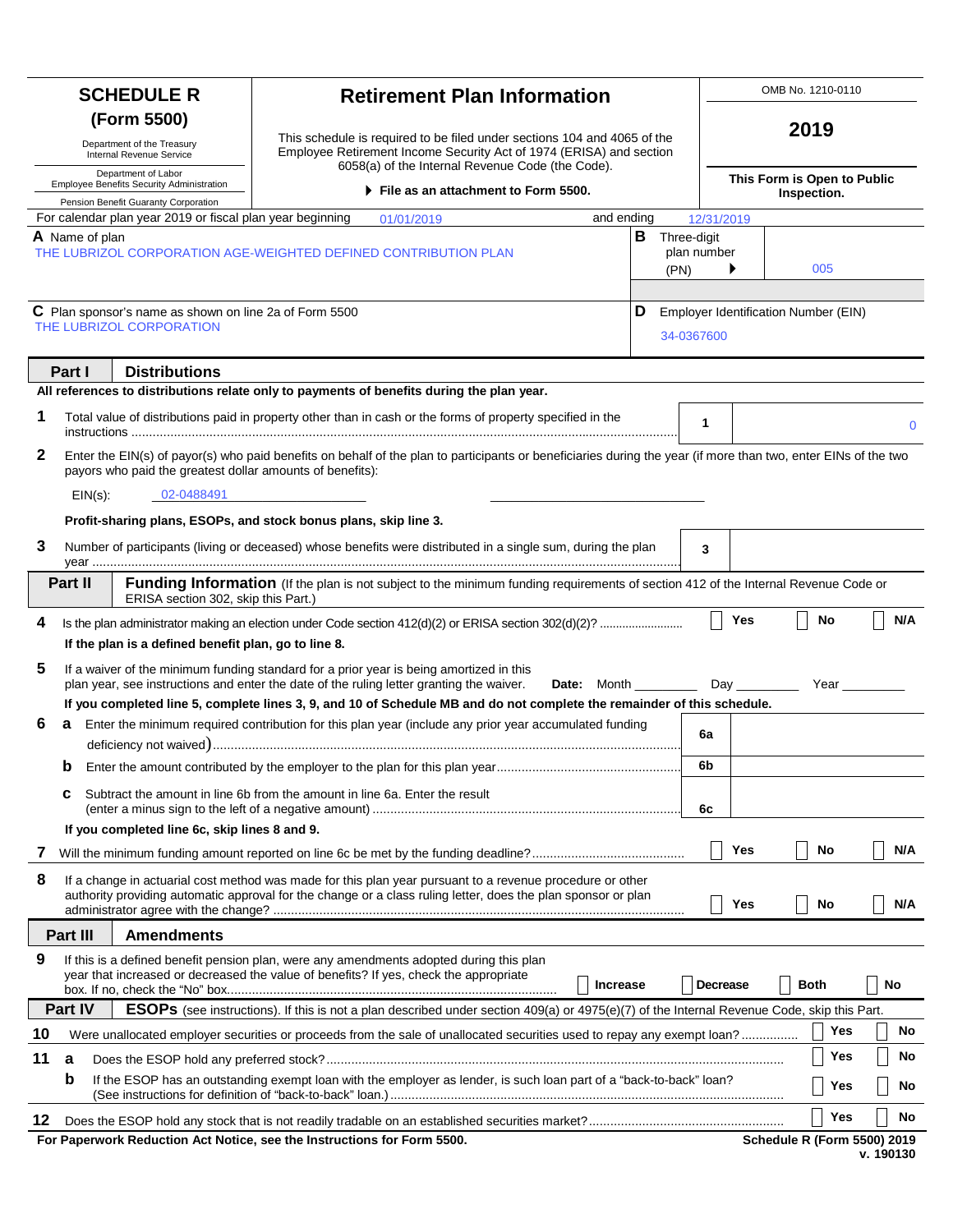1

| Part V | Additional Information for Multiemployer Defined Benefit Pension Plans                                                                                                                                                                                                                                                                               |  |
|--------|------------------------------------------------------------------------------------------------------------------------------------------------------------------------------------------------------------------------------------------------------------------------------------------------------------------------------------------------------|--|
| 13     | Enter the following information for each employer that contributed more than 5% of total contributions to the plan during the plan year (measured in<br>dollars). See instructions. Complete as many entries as needed to report all applicable employers.                                                                                           |  |
| а      | Name of contributing employer                                                                                                                                                                                                                                                                                                                        |  |
| b      | EIN<br>c<br>Dollar amount contributed by employer                                                                                                                                                                                                                                                                                                    |  |
| d      | Date collective bargaining agreement expires (If employer contributes under more than one collective bargaining agreement, check box<br>and see instructions regarding required attachment. Otherwise, enter the applicable date.)<br>Month<br>Dav<br>Year                                                                                           |  |
| е      | Contribution rate information (If more than one rate applies, check this box   and see instructions regarding required attachment. Otherwise,<br>complete lines 13e(1) and 13e(2).)<br>Contribution rate (in dollars and cents)<br>(1)<br>Base unit measure:<br>Unit of production                                                                   |  |
|        | Hourly<br>Weekly<br>(2)<br>Other (specify):                                                                                                                                                                                                                                                                                                          |  |
| а      | Name of contributing employer                                                                                                                                                                                                                                                                                                                        |  |
| b      | EIN<br>c<br>Dollar amount contributed by employer                                                                                                                                                                                                                                                                                                    |  |
| d      | Date collective bargaining agreement expires (If employer contributes under more than one collective bargaining agreement, check box<br>and see instructions regarding required attachment. Otherwise, enter the applicable date.)<br>Dav<br>Month<br>Year                                                                                           |  |
| е      | Contribution rate information (If more than one rate applies, check this box) and see instructions regarding required attachment. Otherwise,<br>complete lines 13e(1) and 13e(2).)<br>Contribution rate (in dollars and cents)<br>(1)<br>Unit of production<br>Base unit measure:<br>Hourly<br>Weekly<br>Other (specify):<br>(2)                     |  |
| а      | Name of contributing employer                                                                                                                                                                                                                                                                                                                        |  |
| b      | EIN<br>C<br>Dollar amount contributed by employer                                                                                                                                                                                                                                                                                                    |  |
| d      | Date collective bargaining agreement expires (If employer contributes under more than one collective bargaining agreement, check box<br>and see instructions regarding required attachment. Otherwise, enter the applicable date.)<br>Month<br>Dav<br>Year                                                                                           |  |
| е      | Contribution rate information (If more than one rate applies, check this box) and see instructions regarding required attachment. Otherwise,<br>complete lines 13e(1) and 13e(2).)<br>Contribution rate (in dollars and cents)<br>(1)<br>Unit of production<br>Base unit measure:<br>Hourly<br>Weekly<br>(2)<br>Other (specify):                     |  |
| а      | Name of contributing employer                                                                                                                                                                                                                                                                                                                        |  |
| b      | EIN<br>C<br>Dollar amount contributed by employer                                                                                                                                                                                                                                                                                                    |  |
| d      | Date collective bargaining agreement expires (If employer contributes under more than one collective bargaining agreement, check box<br>and see instructions regarding required attachment. Otherwise, enter the applicable date.)<br>Month<br>Dav<br>Year                                                                                           |  |
| е      | Contribution rate information (If more than one rate applies, check this box   and see instructions regarding required attachment. Otherwise,<br>complete lines 13e(1) and 13e(2).)<br>Contribution rate (in dollars and cents)<br>(1)<br>$\Box$ Unit of production<br>(2) Base unit measure: $\Box$ Hourly $\Box$ Weekly<br>$\Box$ Other (specify): |  |
| а      | Name of contributing employer                                                                                                                                                                                                                                                                                                                        |  |
| b      | C<br>EIN<br>Dollar amount contributed by employer                                                                                                                                                                                                                                                                                                    |  |
| d      | Date collective bargaining agreement expires (If employer contributes under more than one collective bargaining agreement, check box<br>and see instructions regarding required attachment. Otherwise, enter the applicable date.) Month<br>Day<br>Year                                                                                              |  |
| е      | Contribution rate information (If more than one rate applies, check this box) and see instructions regarding required attachment. Otherwise,<br>complete lines 13e(1) and 13e(2).)<br>Contribution rate (in dollars and cents)<br>(1)<br>Base unit measure:<br>Unit of production<br>Hourly<br>Weekly<br>Other (specify):<br>(2)                     |  |
| a      | Name of contributing employer                                                                                                                                                                                                                                                                                                                        |  |
| b      | EIN<br>C<br>Dollar amount contributed by employer                                                                                                                                                                                                                                                                                                    |  |
| d      | Date collective bargaining agreement expires (If employer contributes under more than one collective bargaining agreement, check box<br>and see instructions regarding required attachment. Otherwise, enter the applicable date.)<br>Dav<br>Month<br>Year                                                                                           |  |
| е      | Contribution rate information (If more than one rate applies, check this box) and see instructions regarding required attachment. Otherwise,<br>complete lines 13e(1) and 13e(2).)<br>Contribution rate (in dollars and cents)<br>(1)<br>Base unit measure:    <br>Unit of production<br>Hourly<br>Weekly<br>Other (specify):<br>(2)                 |  |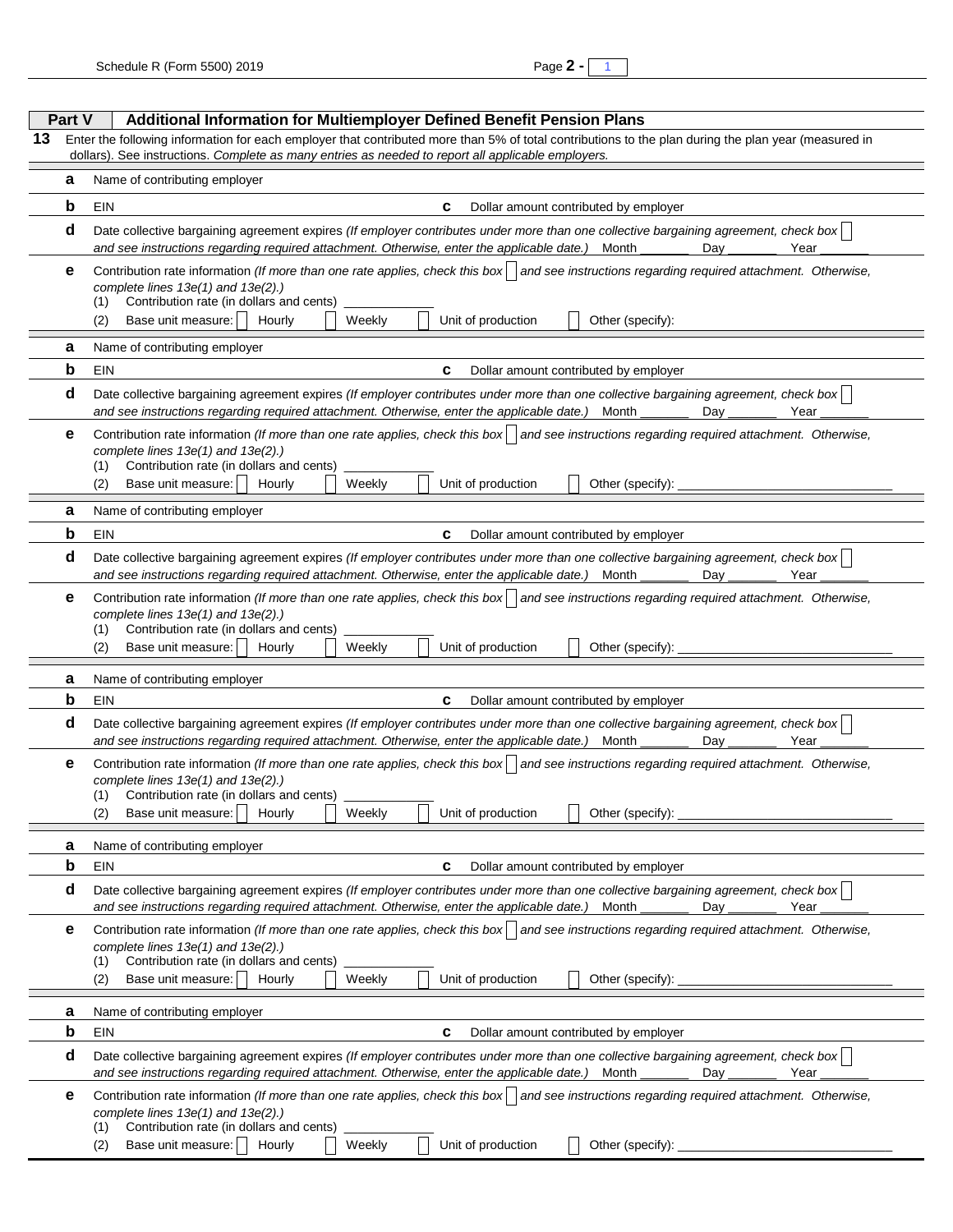Schedule R (Form 5500) 2019 **Page 3** 

| Enter the number of participants on whose behalf no contributions were made by an employer as an employer<br>of the participant for:                                                                                                                                                                                                                                                                                                                                                                                                                                                                                                                                                                                                                                                                                                                                                             |                                                                                                                      |
|--------------------------------------------------------------------------------------------------------------------------------------------------------------------------------------------------------------------------------------------------------------------------------------------------------------------------------------------------------------------------------------------------------------------------------------------------------------------------------------------------------------------------------------------------------------------------------------------------------------------------------------------------------------------------------------------------------------------------------------------------------------------------------------------------------------------------------------------------------------------------------------------------|----------------------------------------------------------------------------------------------------------------------|
|                                                                                                                                                                                                                                                                                                                                                                                                                                                                                                                                                                                                                                                                                                                                                                                                                                                                                                  | 14a                                                                                                                  |
| b                                                                                                                                                                                                                                                                                                                                                                                                                                                                                                                                                                                                                                                                                                                                                                                                                                                                                                | 14 <sub>b</sub>                                                                                                      |
| c                                                                                                                                                                                                                                                                                                                                                                                                                                                                                                                                                                                                                                                                                                                                                                                                                                                                                                | 14 <sub>c</sub>                                                                                                      |
| Enter the ratio of the number of participants under the plan on whose behalf no employer had an obligation to make an<br>employer contribution during the current plan year to:                                                                                                                                                                                                                                                                                                                                                                                                                                                                                                                                                                                                                                                                                                                  |                                                                                                                      |
| <b>a</b> The corresponding number for the plan year immediately preceding the current plan year                                                                                                                                                                                                                                                                                                                                                                                                                                                                                                                                                                                                                                                                                                                                                                                                  | 15a                                                                                                                  |
| b                                                                                                                                                                                                                                                                                                                                                                                                                                                                                                                                                                                                                                                                                                                                                                                                                                                                                                | 15 <sub>b</sub>                                                                                                      |
|                                                                                                                                                                                                                                                                                                                                                                                                                                                                                                                                                                                                                                                                                                                                                                                                                                                                                                  |                                                                                                                      |
|                                                                                                                                                                                                                                                                                                                                                                                                                                                                                                                                                                                                                                                                                                                                                                                                                                                                                                  | 16a                                                                                                                  |
| If line 16a is greater than 0, enter the aggregate amount of withdrawal liability assessed or estimated to be                                                                                                                                                                                                                                                                                                                                                                                                                                                                                                                                                                                                                                                                                                                                                                                    | 16 <sub>b</sub>                                                                                                      |
| 17 If assets and liabilities from another plan have been transferred to or merged with this plan during the plan year, check box and see instructions regarding                                                                                                                                                                                                                                                                                                                                                                                                                                                                                                                                                                                                                                                                                                                                  |                                                                                                                      |
| Additional Information for Single-Employer and Multiemployer Defined Benefit Pension Plans                                                                                                                                                                                                                                                                                                                                                                                                                                                                                                                                                                                                                                                                                                                                                                                                       |                                                                                                                      |
| <b>18</b> If any liabilities to participants or their beneficiaries under the plan as of the end of the plan year consist (in whole or in part) of liabilities to such participants<br>and beneficiaries under two or more pension plans as of immediately before such plan year, check box and see instructions regarding supplemental                                                                                                                                                                                                                                                                                                                                                                                                                                                                                                                                                          |                                                                                                                      |
| If the total number of participants is 1,000 or more, complete lines (a) through (c)<br>Enter the percentage of plan assets held as:<br>а<br>Stock: ______% Investment-Grade Debt: ______% High-Yield Debt: ______% Real Estate: ______% Other: ______%<br>Provide the average duration of the combined investment-grade and high-yield debt:<br>b<br>$\vert$ 3-6 years<br>$\vert$ 6-9 years<br>$\begin{array}{ c c c c c c } \hline \end{array}$ 9-12 years   12-15 years<br>$\vert$ 15-18 years<br>$0-3$ years<br>What duration measure was used to calculate line 19(b)?<br>c<br>Modified duration<br><b>Effective duration</b><br>Macaulay duration<br>Other (specify):                                                                                                                                                                                                                      | $\vert$ 18-21 years<br>21 years or more                                                                              |
| 20 PBGC missed contribution reporting requirements. If this is a multiemployer plan or a single-employer plan that is not covered by PBGC, skip line 20.<br>Is the amount of unpaid minimum required contributions for all years from Schedule SB (Form 5500) line 40 greater than zero?   Yes   No<br>b<br>If line 20a is "Yes," has PBGC been notified as required by ERISA sections 4043(c)(5) and/or 303(k)(4)? Check the applicable box:<br>$\sim$<br>Yes.<br>No. Reporting was waived under 29 CFR 4043.25(c)(2) because contributions equal to or exceeding the unpaid minimum required contribution<br>were made by the 30th day after the due date.<br>No. The 30-day period referenced in 29 CFR 4043.25(c)(2) has not yet ended, and the sponsor intends to make a contribution equal to or<br>exceeding the unpaid minimum required contribution by the 30th day after the due date. |                                                                                                                      |
|                                                                                                                                                                                                                                                                                                                                                                                                                                                                                                                                                                                                                                                                                                                                                                                                                                                                                                  | Information with respect to any employers who withdrew from the plan during the preceding plan year:<br>Part VI<br>a |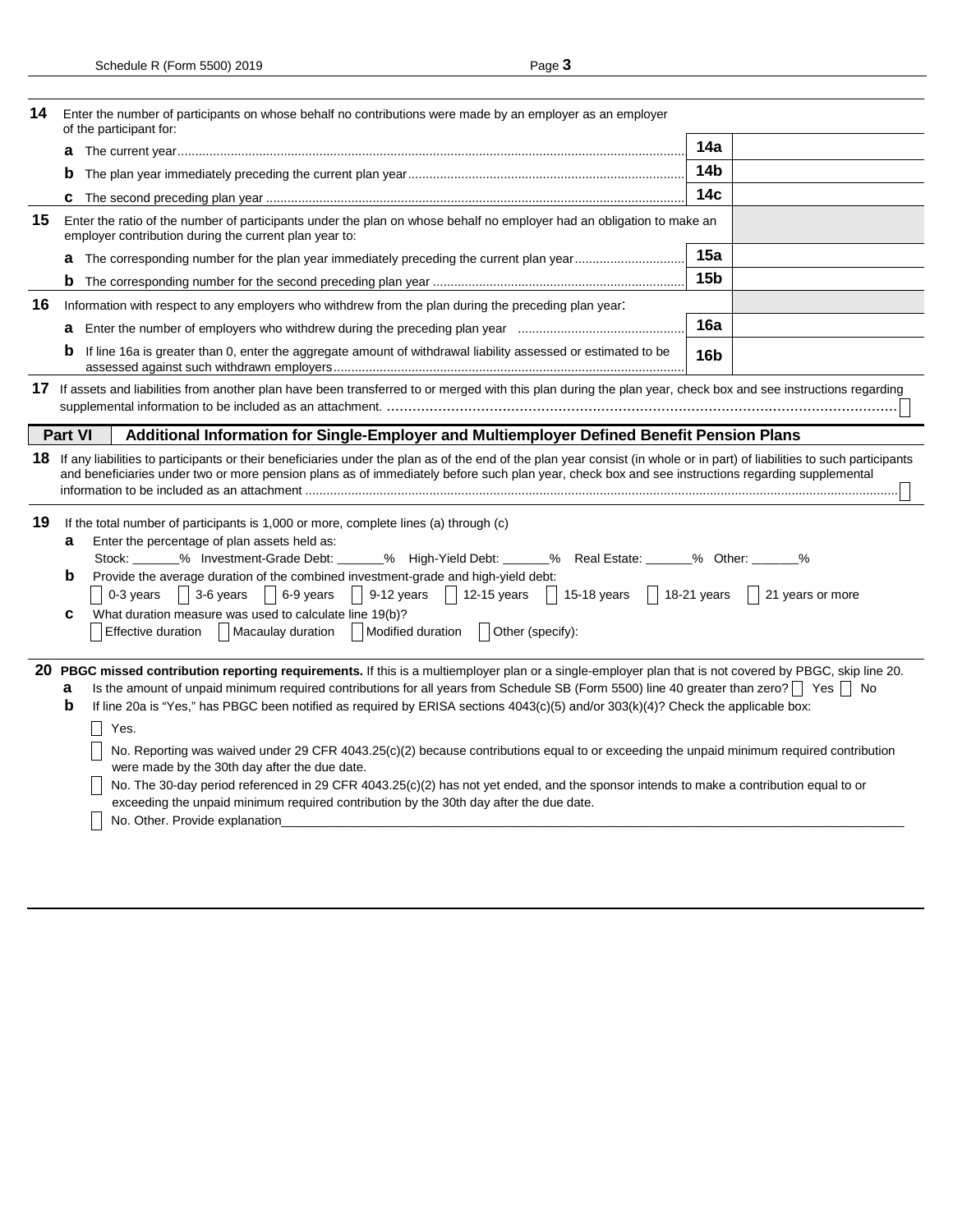Financial Statements as of and for the Years Ended December 31, 2019 and 2018 and Independent Auditors' Report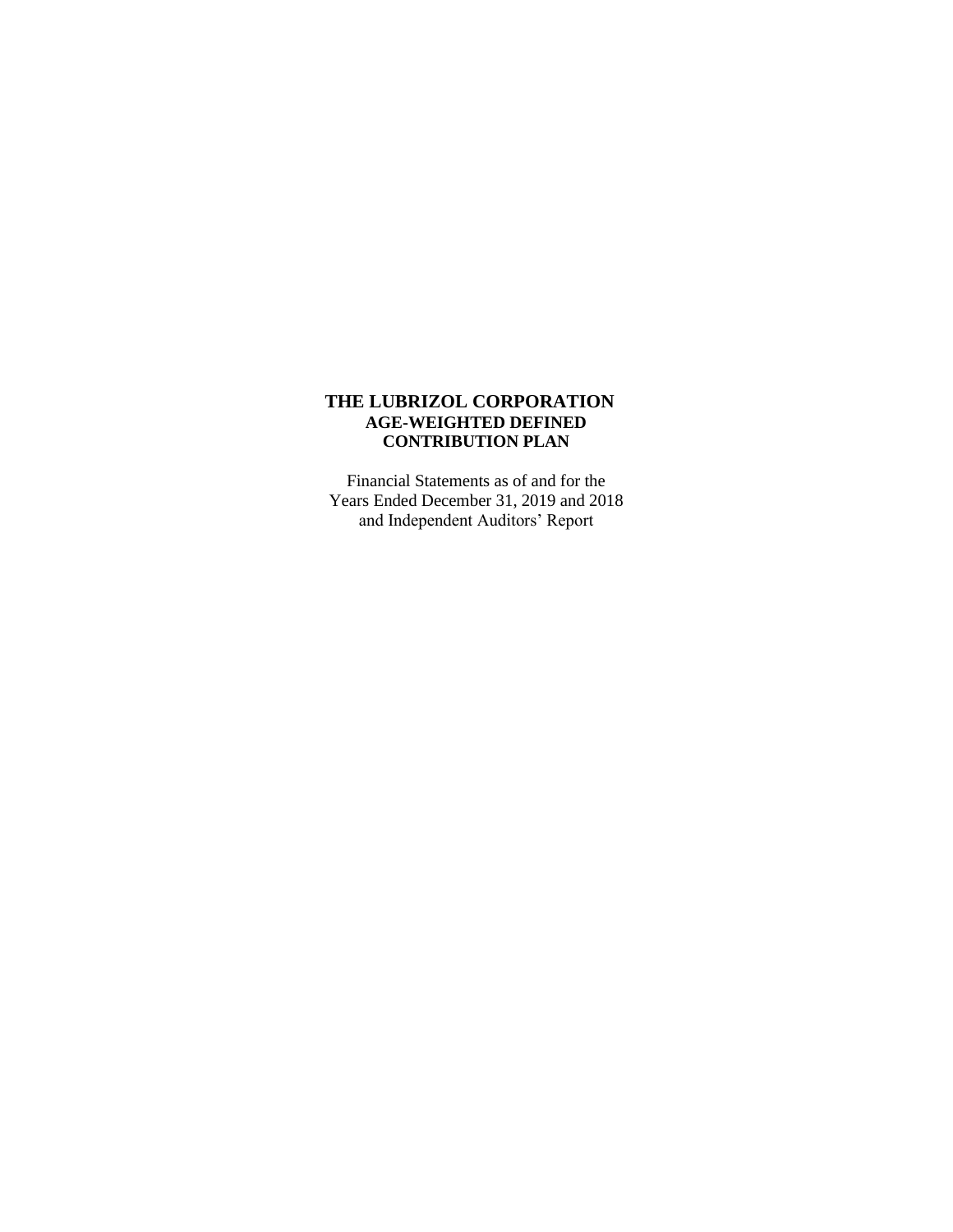# **TABLE OF CONTENTS**

|                                                                                                              | Page |
|--------------------------------------------------------------------------------------------------------------|------|
| <b>INDEPENDENT AUDITORS' REPORT</b>                                                                          |      |
| FINANCIAL STATEMENTS:                                                                                        |      |
| Statements of Net Assets Available for Benefits<br>as of December 31, 2019 and $2018$                        | 2    |
| Statements of Changes in Net Assets Available for Benefits<br>for the Years Ended December 31, 2019 and 2018 | 3    |
| Notes to Financial Statements<br>for the Years Ended December 31, 2019 and 2018                              | 4-13 |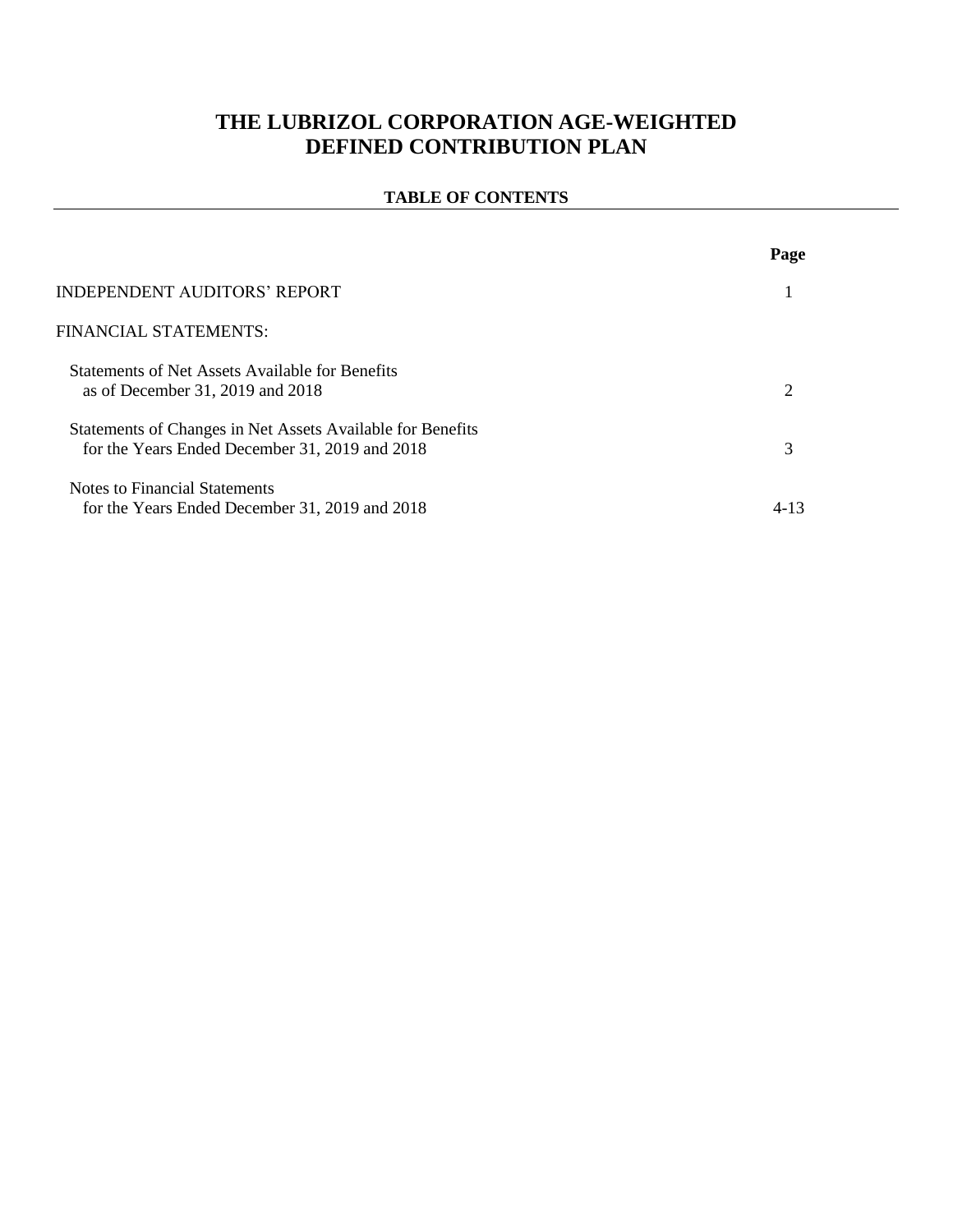

# Independent Auditors' Report

Participants and the Employee Benefits Administrative Committee of The Lubrizol Corporation Age-Weighted Defined Contribution Plan Wickliffe, Ohio

We have audited the accompanying financial statements of The Lubrizol Corporation Age-Weighted Defined Contribution Plan (the "Plan"), which comprise the statements of net assets available for benefits as of December 31, 2019 and 2018, and the related statements of changes in net assets available for benefits for the years then ended, and the related notes to the financial statements.

#### **Management's Responsibility for the Financial Statements**

Management is responsible for the preparation and fair presentation of these financial statements in accordance with accounting principles generally accepted in the United States of America; this includes the design, implementation, and maintenance of internal control relevant to the preparation and fair presentation of financial statements that are free from material misstatement, whether due to fraud or error.

#### **Auditors' Responsibility**

Our responsibility is to express an opinion on these financial statements based on our audits. We conducted our audits in accordance with auditing standards generally accepted in the United States of America. Those standards require that we plan and perform the audit to obtain reasonable assurance about whether the financial statements are free from material misstatement.

An audit involves performing procedures to obtain audit evidence about the amounts and disclosures in the financial statements. The procedures selected depend on the auditors' judgment, including the assessment of the risks of material misstatement of the financial statements, whether due to fraud or error. In making those risk assessments, the auditors consider internal control relevant to the entity's preparation and fair presentation of the financial statements in order to design audit procedures that are appropriate in the circumstances, but not for the purpose of expressing an opinion on the effectiveness of the entity's internal control. Accordingly, we express no such opinion. An audit also includes evaluating the appropriateness of accounting policies used and the reasonableness of significant accounting estimates made by management, as well as evaluating the overall presentation of the financial statements.

We believe that the audit evidence we have obtained is sufficient and appropriate to provide a basis for our audit opinion.

## **Opinion**

In our opinion, the financial statements referred to above present fairly, in all material respects, the net assets available for benefits of the Plan as of December 31, 2019 and 2018, and the changes in its net assets available for benefits for the years then ended in accordance with accounting principles generally accepted in the United States of America.

Neloney + Novotry LLC

Cleveland, Ohio June 10, 2020

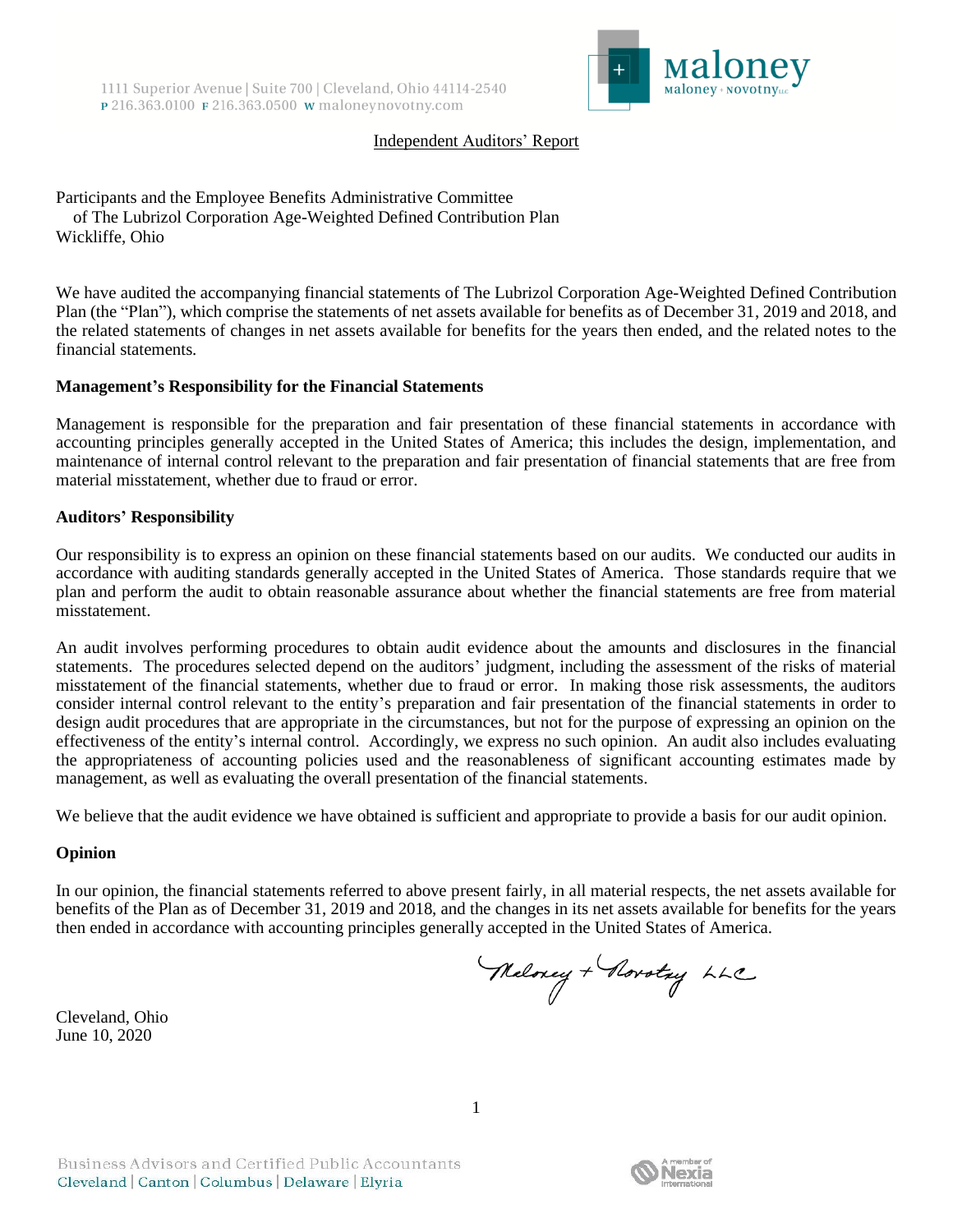# **STATEMENTS OF NET ASSETS AVAILABLE FOR BENEFITS**

*(dollars in thousands)*

|                                                                                                                                                         |              | December 31, |
|---------------------------------------------------------------------------------------------------------------------------------------------------------|--------------|--------------|
| Investment in Master Trust:<br>Investment at fair value<br>Investment at contract value<br>Total investment in Master Trust<br>Contributions receivable | 2019         | 2018         |
| <b>ASSETS:</b>                                                                                                                                          |              |              |
|                                                                                                                                                         |              |              |
|                                                                                                                                                         | \$<br>44,084 | \$<br>29,568 |
|                                                                                                                                                         | 1,259        | 1,049        |
|                                                                                                                                                         | 45,343       | 30,617       |
|                                                                                                                                                         | 10,945       | 9,041        |
| NET ASSETS AVAILABLE FOR BENEFITS                                                                                                                       | 56,288<br>\$ | 39,658<br>S  |

The accompanying notes are an integral part of these financial statements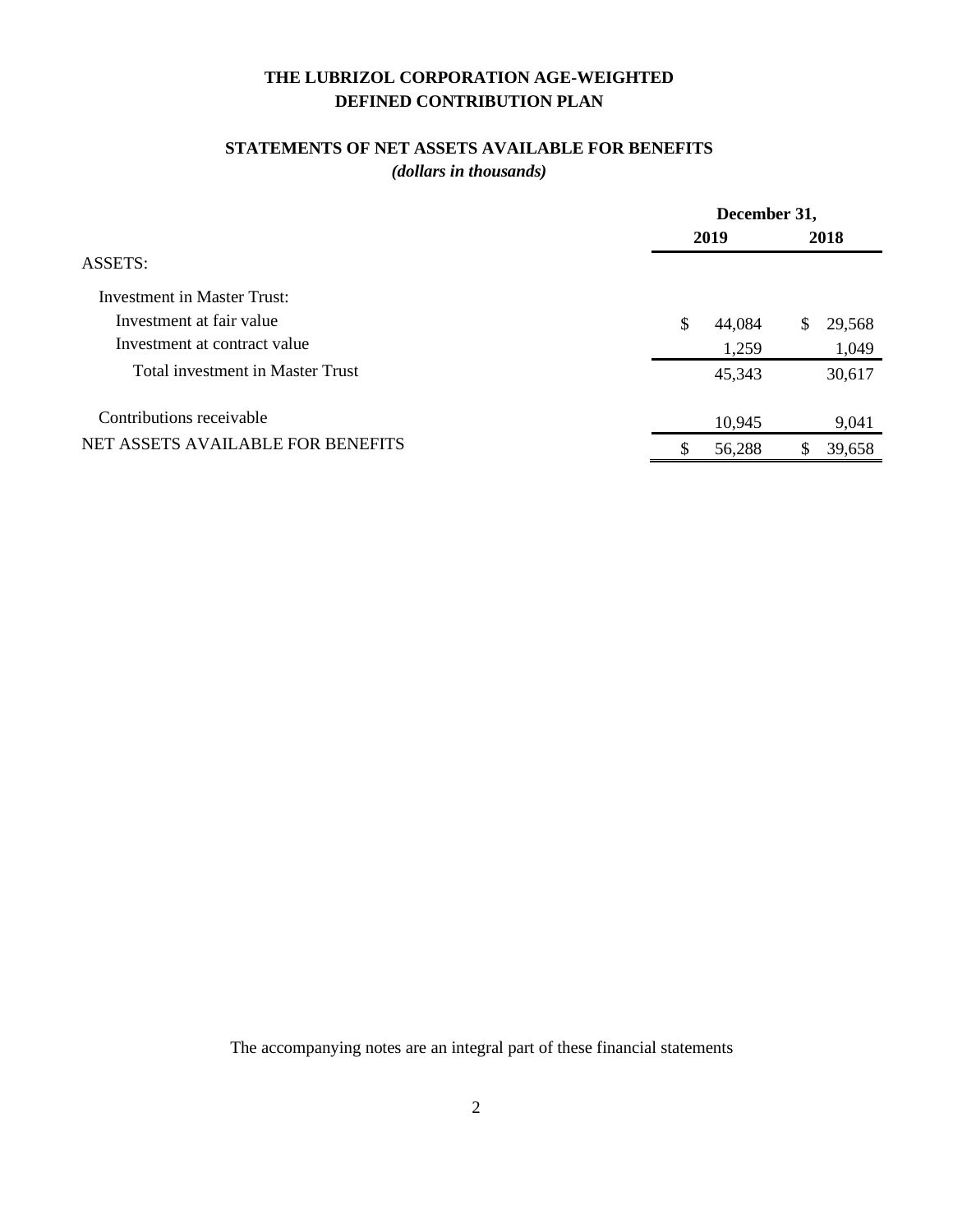# **STATEMENTS OF CHANGES IN NET ASSETS AVAILABLE FOR BENEFITS** *(dollars in thousands)*

|                                                                               |    |                 | <b>Years Ended December 31,</b> |                  |  |
|-------------------------------------------------------------------------------|----|-----------------|---------------------------------|------------------|--|
| <b>ADDITIONS:</b>                                                             |    | 2019            |                                 | 2018             |  |
| Net investment gain (loss) from Master Trust<br><b>Employer contributions</b> | \$ | 7,730<br>10,945 | \$                              | (2,346)<br>9,041 |  |
| Total additions                                                               |    | 18,675          |                                 | 6,695            |  |
| <b>DEDUCTIONS:</b>                                                            |    |                 |                                 |                  |  |
| Distributions to participants                                                 |    | 2,043           |                                 | 1,959            |  |
| Fees                                                                          |    | 2               |                                 |                  |  |
| <b>Total deductions</b>                                                       |    | 2,045           |                                 | 1,960            |  |
| <b>INCREASE IN NET ASSETS BEFORE TRANSFERS</b>                                |    | 16,630          |                                 | 4,735            |  |
| TRANSFER TO OTHER QUALIFIED PLAN                                              |    |                 |                                 | (4,374)          |  |
| NET ASSETS AVAILABLE FOR BENEFITS—Beginning of the year                       |    | 39,658          |                                 | 39,297           |  |
| NET ASSETS AVAILABLE FOR BENEFITS—End of the year                             | S  | 56,288          | \$                              | 39,658           |  |

The accompanying notes are an integral part of these financial statements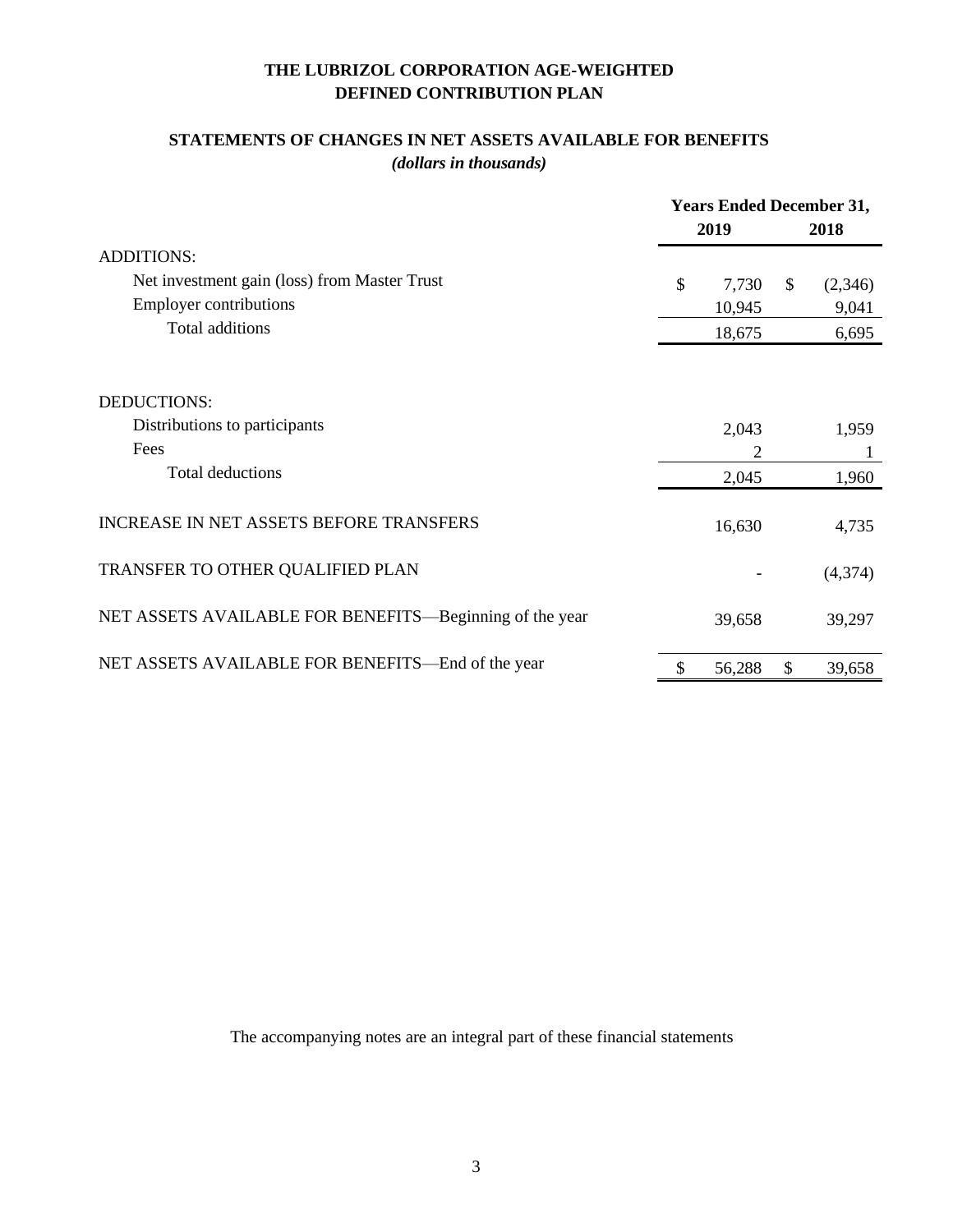# **NOTES TO FINANCIAL STATEMENTS YEARS ENDED DECEMBER 31, 2019 AND 2018**

## **1. DESCRIPTION OF THE PLAN**

The following brief description of The Lubrizol Corporation Age-Weighted Defined Contribution Plan (the "Plan") is provided for general information purposes only. Participants should refer to the Plan document for more complete information.

*General*—The Lubrizol Corporation (the "Company") established the Plan for employees hired, transferred, re-hired or transferred into non-bargained status on or after January 1, 2010. Employees in such categories prior to January 1, 2010 became participants in The Lubrizol Corporation Pension Plan. The Plan provides employees of the Company and its participating subsidiaries with retirement benefits funded by participating employers' annual Company contributions. The Plan is subject to the reporting and disclosure requirements, the vesting standards and the fiduciary responsibility requirements of the Employee Retirement Income Security Act of 1974, as amended ("ERISA").

Effective January 1, 2018, the employees of LiquidPower Specialty Products, Inc. (LSPI) were no longer eligible to participate in any retirement or employee benefit plans of the Company. The LiquidPower Specialty Products, Inc. 401(k) and Profit Sharing Plan (LSPI Plan) was established effective January 1, 2018. Account balances for LSPI employees, totaling \$3,160,794, were transferred to the new plan, held at Fidelity Investments, LLC, on January 2, 2018. In addition, a receivable attributable to LSPI employees, of \$1,212,677, was transferred to the LSPI Plan.

Administration—The Plan is administered by the Employee Benefits Administrative Committee (the "Committee"), which is appointed by the Chief Executive Officer of the Company. The Committee's powers and duties relate to the issuance of interpretive rules and regulations in accordance with the Plan document, including determination of the method and timing of benefit distributions and authorization of disbursements from the Plan, as well as the selection of the record keeper.

The Plan is a participating plan in The Lubrizol Corporation Employees' Profit Sharing and Savings Plan Trust ("Master Trust") along with The Lubrizol Corporation Employees' Profit Sharing and Savings Plan (the "Savings Plan"). The assets of the above plans are part of the Master Trust.

The Retirement and Savings Plans Investment Committee, which is also appointed by the Chief Executive Officer of the Company, reviews and approves investment and funding strategies, objectives and policies, and makes any necessary or desirable changes; reviews, selects and monitors the performance of investment options for participants in the Plans; appoints and removes investment managers, trustees, consultants, and other service providers (other than the record keeper), and monitors the performance, fees and expenses of each. The assets of the Plan are held within a Master Trust which is maintained and administered by the Plan's Trustee, Voya Institutional Trust Company, and the Plan's recordkeeper, Voya Institutional Plan Services. The Plan document and trust agreement provide that the Trustee of the Plan shall hold, invest, reinvest, manage, and administer all assets of the Plan as a trust fund for the exclusive benefit of participants and their beneficiaries. Each plan (the Plan and the Savings Plan) has the ability to direct its own investments within the Master Trust.

*Participation and Contributions*—All regular employees of the Company and participating subsidiaries hired, transferred, re-hired or transferred into non-bargained status (or bargained status that provides for participation in the Plan) on or after January 1, 2010 are eligible for participation on the first day of covered employment.

The Company contributes an annual amount ("Company Contribution") to the Plan. The Company Contribution is determined according to the rules contained in the Plan document and is allocated to each participant's account based upon the year-end compensation and age of the employee, as defined in the Plan document. The maximum eligible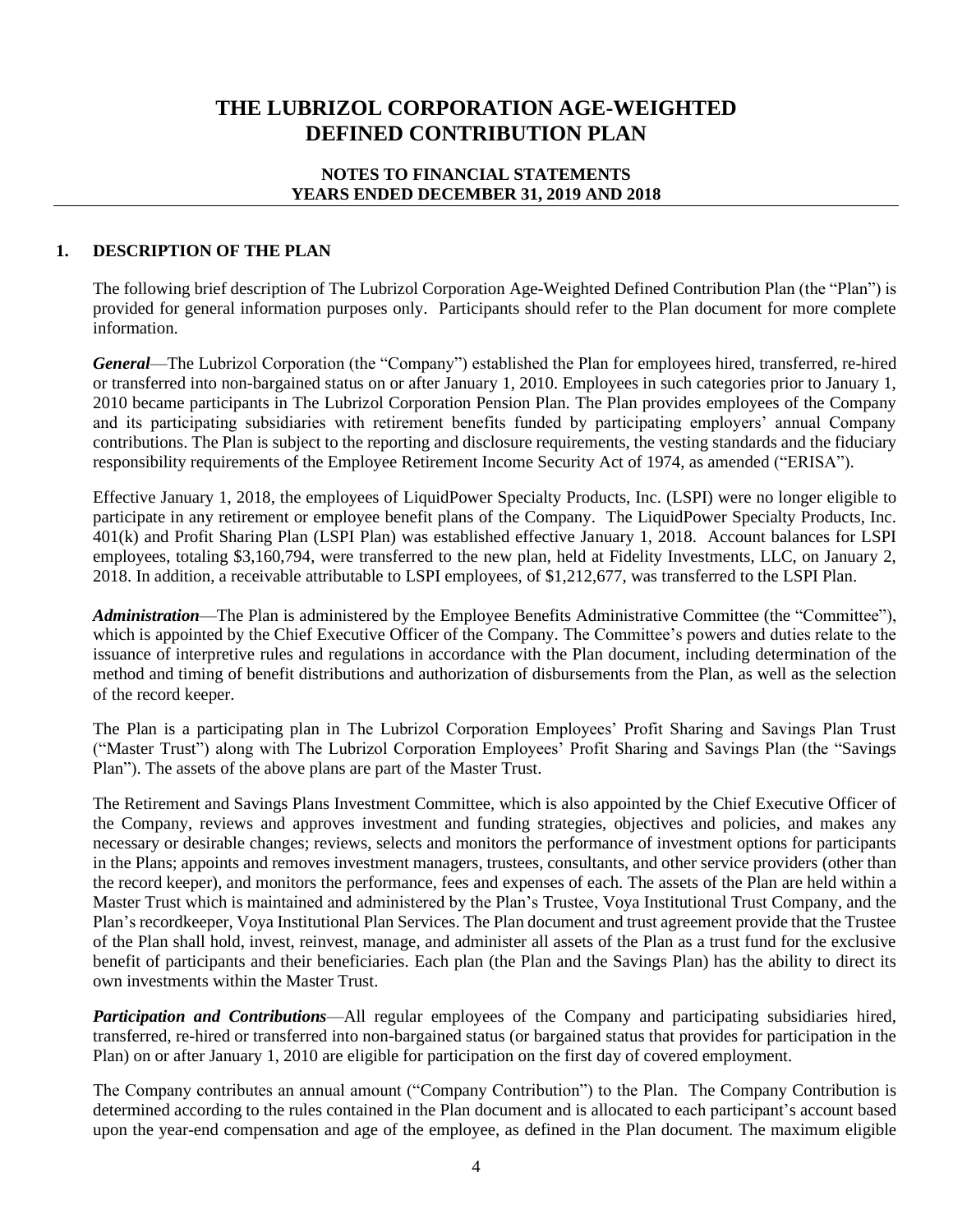compensation set by the Internal Revenue Service for purposes of allocating Company Contributions was \$280,000 for 2019 and \$275,000 for 2018.

| Participant's age on last day of Plan year | Contribution percentage (*) |
|--------------------------------------------|-----------------------------|
| Under Age 36                               | 3.00%                       |
| $36 - 40$                                  | 3.75%                       |
| $41 - 45$                                  | 4.50%                       |
| $46 - 50$                                  | 5.25%                       |
| $51 - 55$                                  | 6.00%                       |
| $56 - 60$                                  | 6.75%                       |
| Age 61 and Older                           | 7.50%                       |

The following table shows the percentage of compensation the Company will contribute to a participant's account.

\* Except that the contribution percentage for a Plan Year for a participant who is an employee of Chemtool Incorporated as of the last day of the Plan Year is 1.00%, regardless of the participant's age on the last day of the Plan Year.

The Plan does not accept rollover contributions, including Roth rollover contributions or transferred contributions from other tax-qualified plans.

*Participant Accounts*—Each participant's account is credited with an allocation of the Company Contribution, income from investments, gains or losses on sales of investments, appreciation or depreciation in the market value of investments and expenses, if any. The benefit to which a participant is entitled is the benefit that can be provided from the participant's vested account.

*Investment of Contributions*—Participants elect investment of the Company Contribution in one or more of the Plan's investment funds in 1% increments. A participant may elect to change his or her investment elections as to future Company Contributions and may also elect to reallocate once daily a portion or all of past Company Contributions among the available investment funds in increments of 1% of the total amount to be reallocated. Participants may also elect to invest Company Contributions, up to 50% of their vested account balance, in one or more mutual funds through a self-directed brokerage account.

If an employee does not make an investment election, the Company Contribution will be deposited in the applicable State Street Target Retirement Fund, based on the employee's date of hire or rehire, with the date that most closely matches a retirement age of 65, which meets the Department of Labor's definition as a "qualified default investment alternative."

*Vesting and Distributions*— Active participants vest in the Company Contribution at a rate of 34% after one year of eligible service, 67% after two years of eligible service and 100% after three years. Participants also will become 100% vested if their participation in the Plan ends due to retirement on or after age 55, total and permanent disability, or death.

Participants may request an in-service distribution upon attainment of age 59-1/2. Upon attainment of age 55, vested active participants may request an in-service distribution. If a distribution is made prior to age 59-1/2, it must be in the form of monthly, quarterly or annual installments over a fixed period of time not to exceed the lifetime of the participant. These installments may be adjusted in the year a participant reaches age 59-1/2 or becomes disabled. Hardship withdrawals are not allowed under the Plan.

When a participant's employment terminates, the participant's vested account balance may be distributed in a single lump sum. Participants may also elect installment distribution payments or partial withdrawals of their vested account balance. Amounts distributed from the Berkshire Hathaway Class B Stock Fund are paid in the form of Class B shares of Berkshire Hathaway or their cash equivalent at the participant's election.

*Forfeited Accounts*—Forfeited nonvested accounts may be used to reduce future Company contributions. In 2019 and 2018, the forfeiture balance at year end totaled \$106,149 and \$234,395, respectively. Subsequent to year end 2019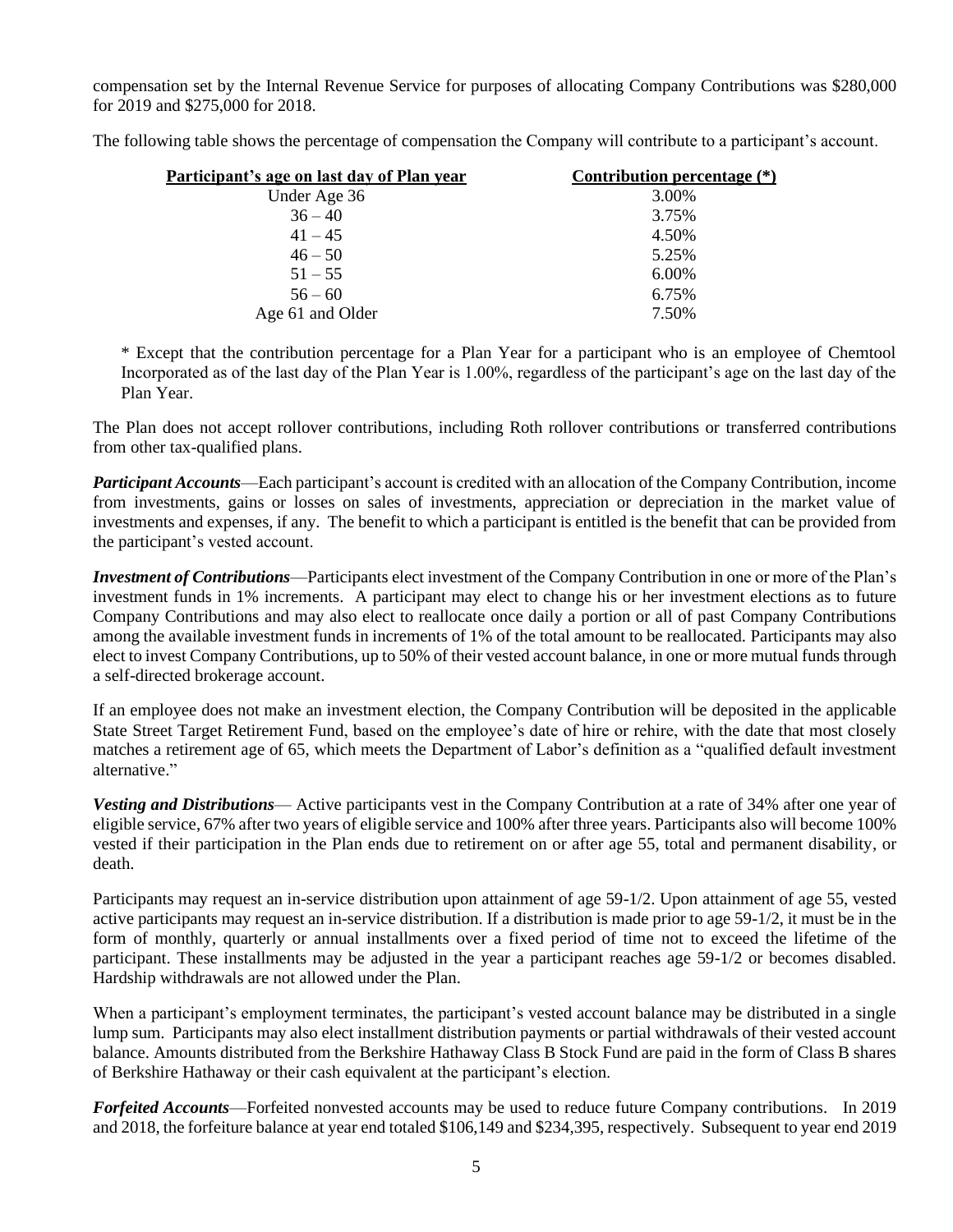and 2018, \$131,337 and \$241,574 of the forfeiture balance, respectively, was used to reduce Company contributions and is netted with the respective year's contribution receivable balance.

# **2. SUMMARY OF SIGNIFICANT ACCOUNTING POLICIES**

*Basis of Accounting*—Each fund of the Plan is accounted for separately. The accounts of these funds are maintained, and the accompanying financial statements have been prepared, on the accrual basis of accounting.

Investments held by a defined contribution plan are required to be reported at fair value, except for fully benefitresponsive investment contracts. Contract value is the relevant measure for the portion of the net assets available for benefits of a defined contribution plan attributable to fully benefit-responsive investment contracts because contract value is the amount participants normally would receive if they were to initiate permitted transactions under the terms of the Plan.

*Use of Estimates*—The preparation of financial statements in conformity with accounting principles generally accepted in the United States of America requires management to make estimates and assumptions that affect the reported amounts of assets, liabilities and changes therein, and disclosure of contingent assets and liabilities. Actual results could differ from those estimates.

*Valuation of Investments*—Investments are reported at fair value other than the guaranteed investment contracts ("GICs") included in the Stable Value Fund. GICs are stated at contract value, which is equivalent to cost plus reinvested interest. Purchases and sales of securities are recorded on a trade-date basis. Interest income is generally recorded on an accrual basis. Dividends are recorded on the ex-dividend date. Net investment gain (loss) includes gains and losses on investments bought and sold, as well as held, during the year.

The value of all funds and the interests of participants under each fund are calculated on a daily basis based on the best information available, which may include estimated values. See Note 5 for discussion of fair value measurements.

*Expenses*—Other than as described below, no fees are charged to participants for Plan administrative and operating expenses. Plan administrative and operating expenses are paid directly by the Company or through revenue-sharing by the Plan's investment funds. The Company monitors the payments received by the Plan service providers to ensure that they are used properly for qualifying plan administrative and operating expenses. The Company reserves the right to initiate charges to participants for Plan administrative and operating costs in the future.

If expedited mailing of a distribution check is requested, a \$50.00 fee is charged to the participant's account.

A participant who invests in the self-directed brokerage account is charged a \$50.00 annual fee which is deducted quarterly (\$12.50 per quarter) from the participant's account. In addition, any mutual fund investment purchased or sold through the self-directed brokerage account may carry with it additional fees. The TD Ameritrade Fee Schedule provided to participants details such fees including a redemption fee of \$49.99 for almost any mutual fund investment that is not held for at least 90 days.

*Payment of Benefits*—Payments are recorded when paid.

*Subsequent Events*—The Plan has evaluated subsequent events occurring through, June 10, 2020, the date upon which the financial statements were available to be issued.

## **3. DESCRIPTION OF THE INVESTMENT FUNDS**

The Plan offers various investment alternatives, maintains separate accounts for each participant, and invests contributions and earnings, as required by the Plan or as directed by each participant, in one or more of the following funds:

*The Stable Value Fund* invests in stable value investment contracts, issued by banks, insurance companies and other financial institutions and a diversified portfolio of fixed income instruments including U.S. Government and agency securities, mortgage-backed securities, asset-backed securities, corporate bonds, interest rate futures and options. Goldman Sachs Asset Management manages the investment of the fund.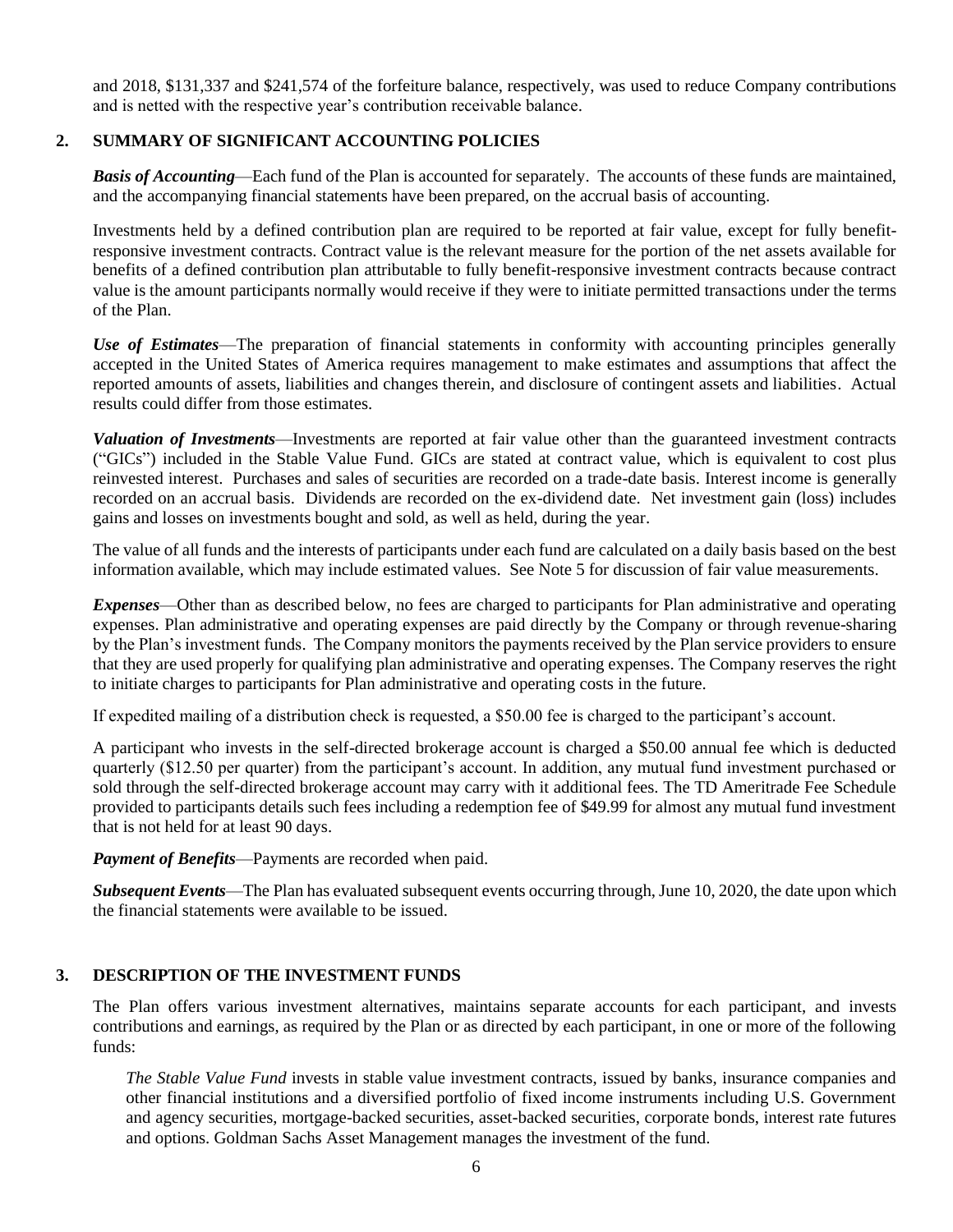*The Core Fixed Income Fund* invests in a mutual fund, the Baird Aggregate Bond Fund. The fund invests in fixed income instruments including U.S. Government and corporate bond securities, mortgage and asset-backed securities, and U.S. dollar and non-U.S. dollar denominated securities of non-U.S. issuers.

*The Target Retirement Income Fund* is an actively managed collective trust fund by State Street Global Advisors and invests in a combination of U.S. and international equity securities, fixed income securities, alternative investments such as real estate securities index funds and commodity index funds and cash with a current target asset allocation of 65% fixed income and 35% in equities, real estate and commodities. The fund's objective is to allocate its assets across multiple asset classes while seeking to achieve the appropriate level of risk for a retired participant or a participant who anticipates retiring in the near-term.

*The Target Retirement 2020 Fund* is an actively managed collective trust fund by State Street Global Advisors and invests in a combination of U.S. and international equity securities, fixed income securities, alternative investments such as real estate securities index funds and commodity index funds and cash with a current target asset allocation of 53% fixed income and 47% in equities, real estate and commodities. The fund's objective is to allocate its assets across multiple asset classes while seeking to achieve the appropriate level of risk given a participant's anticipated retirement date in or within a few years of 2020.

*The Target Retirement 2025 Fund* is an actively managed collective trust fund by State Street Global Advisors and invests in a combination of U.S. and international equity securities, fixed income securities, alternative investments such as real estate securities index funds and commodity index funds and cash with a current target asset allocation of 40% fixed income and 60% in equities, real estate and commodities. The fund's objective is to allocate its assets across multiple asset classes while seeking to achieve the appropriate level of risk given a participant's anticipated retirement date in or within a few years of 2025.

*The Target Retirement 2030 Fund* is an actively managed collective trust fund by State Street Global Advisors and invests in a combination of U.S. and international equity securities, fixed income securities, alternative investments such as real estate securities index funds and commodity index funds and cash with a current target asset allocation of 31% fixed income and 69% equities and commodities. The fund's objective is to allocate its assets across multiple asset classes while seeking to achieve the appropriate level of risk given a participant's anticipated retirement date in or within a few years of 2030.

*The Target Retirement 2035 Fund* is an actively managed collective trust fund by State Street Global Advisors and invests in a combination of U.S. and international equity securities, fixed income securities, alternative investments such as real estate securities index funds and commodity index funds and cash with a current target asset allocation of 23% fixed income and 77% in equities and commodities. The fund's objective is to allocate its assets across multiple asset classes while seeking to achieve the appropriate level of risk given a participant's anticipated retirement date in or within a few years of 2035.

*The Target Retirement 2040 Fund* is an actively managed collective trust fund by State Street Global Advisors and invests in a combination of U.S. and international equity securities, fixed income securities, alternative investments such as real estate securities index funds and commodity index funds and cash with a current target asset allocation of 17% fixed income and 83% equities and commodities. The fund's objective is to allocate its assets across multiple asset classes while seeking to achieve the appropriate level of risk given a participant's anticipated retirement date in or within a few years of 2040.

*The Target Retirement 2045 Fund* is an actively managed collective trust fund by State Street Global Advisors and invests in a combination of U.S. and international equity securities, fixed income securities, alternative investments such as real estate securities index funds and commodity index funds and cash with a current target asset allocation of 12% fixed income and 88% in equities and commodities. The fund's objective is to allocate its assets across multiple asset classes while seeking to achieve the appropriate level of risk given a participant's anticipated retirement date in or within a few years of 2045.

*The Target Retirement 2050 Fund* is an actively managed collective trust fund by State Street Global Advisors and invests in a combination of U.S. and international equity securities, fixed income securities, alternative investments such as real estate securities index funds and commodity index funds and cash with a current target asset allocation of 10% fixed income and 90% equities and commodities. The fund's objective is to allocate its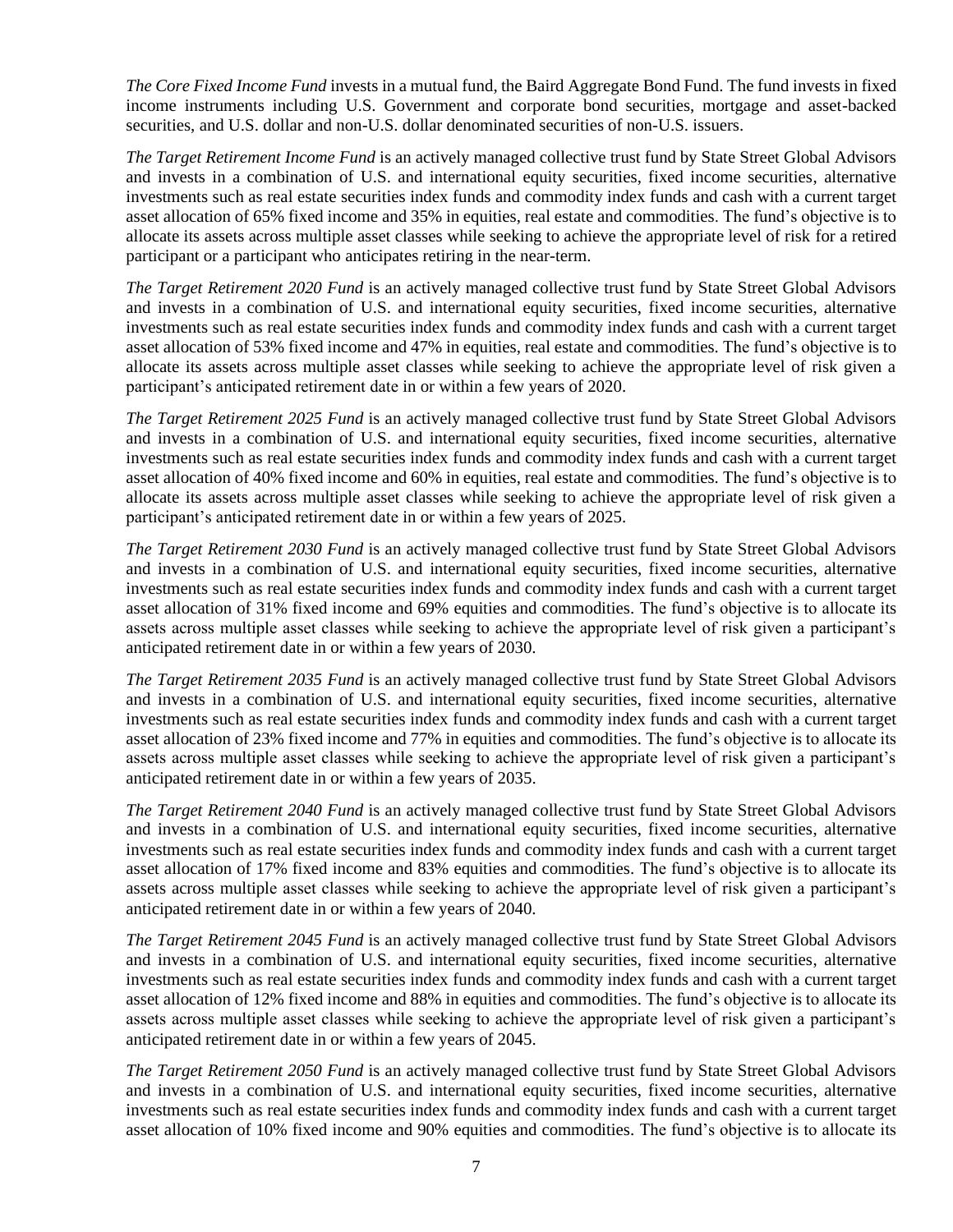assets across multiple asset classes while seeking to achieve the appropriate level of risk given a participant's anticipated retirement date in or within a few years of 2050.

*The Target Retirement 2055 Fund* is an actively managed collective trust fund by State Street Global Advisors and invests in a combination of U.S. and international equity securities, fixed income securities, alternative investments such as real estate securities index funds and commodity index funds and cash with a current target asset allocation of 10% fixed income and 90% in equities and commodities. The fund's objective is to allocate its assets across multiple asset classes while seeking to achieve the appropriate level of risk given a participant's anticipated retirement date in or within a few years of 2055.

*The Target Retirement 2060 Fund* is an actively managed collective trust fund by State Street Global Advisors and invests in a combination of U.S. and international equity securities, fixed income securities, alternative investments such as real estate securities index funds and commodity index funds and cash with a current target asset allocation of 10% fixed income and 90% equities and commodities. The fund's objective is to allocate its assets across multiple asset classes while seeking to achieve the appropriate level of risk given a participant's anticipated retirement date in or within a few years of 2060.

*The Large Cap Core Equity Passive Fund* invests in a collective trust fund, the State Street S&P 500 Index Fund maintained by State Street Global Advisors, which invests in the common stocks included in the Standard & Poor's 500 Index, futures contracts and other derivative securities. The fund's objective is to closely replicate the performance of the common stocks included in the Standard & Poor's Composite Stock Price Index.

*The Large Cap Value Equity Passive Fund* invests in a collective trust fund, the State Street Russell Large Cap Value Index Fund maintained by State Street Global Advisors, which invests in the common stocks included in the FTSE Russell 1000 Value Index, futures contracts and other derivative securities. The fund's objective is to closely replicate the performance of the FTSE Russell 1000 Value Index.

*The Large Cap Growth Equity Passive Fund* invests in a collective trust fund, the State Street Russell Large Cap Growth Index Fund maintained by State Street Global Advisors, which invests in the common stocks included in the FTSE Russell 1000 Growth Index, futures contracts and other derivative securities. The fund's objective is to closely replicate the performance of the FTSE Russell 1000 Growth Index.

*The Small Mid Cap Growth Equity Passive Fund* invests in a collective trust fund, the State Street Russell Small Mid Cap Index Fund maintained by State Street Global Advisors, which invests in the common stocks included in the FTSE Russell 3000 Index, futures contracts and other derivative securities. The fund's objective is to closely replicate the performance of the FTSE Russell Small Cap Completeness Index.

*The Mid Cap Value Equity Fund* invests in a mutual fund, the Vanguard Selected Value Fund, which invests in equity securities that are believed to be undervalued.

*The Mid Cap Growth Equity Fund* invests in a mutual fund, the MassMutual Select Mid Cap Growth Equity Fund, which invests primarily in securities of companies that are believed to have above-average earnings growth potential.

*The Small Cap Value Equity Fund* invests in a mutual fund, the DFA U.S. Small Cap Value Fund. The fund invests primarily in a portfolio of common stocks of small capitalization companies that are believed to be undervalued versus their peer group and have the greatest potential for significant appreciation.

*The Small Cap Growth Equity Fund* invests in a mutual fund, the Hartford Small Cap Growth HLS Fund, which invests primarily in a portfolio of common stocks of small market capitalization companies that are believed to have superior growth potential.

*The International Core Equity Fund* invests in a mutual fund, the Fidelity Advisors Diversified International Fund Z, which invests in a diversified portfolio of common stocks and other equity-like securities of issuers domiciled outside the United States.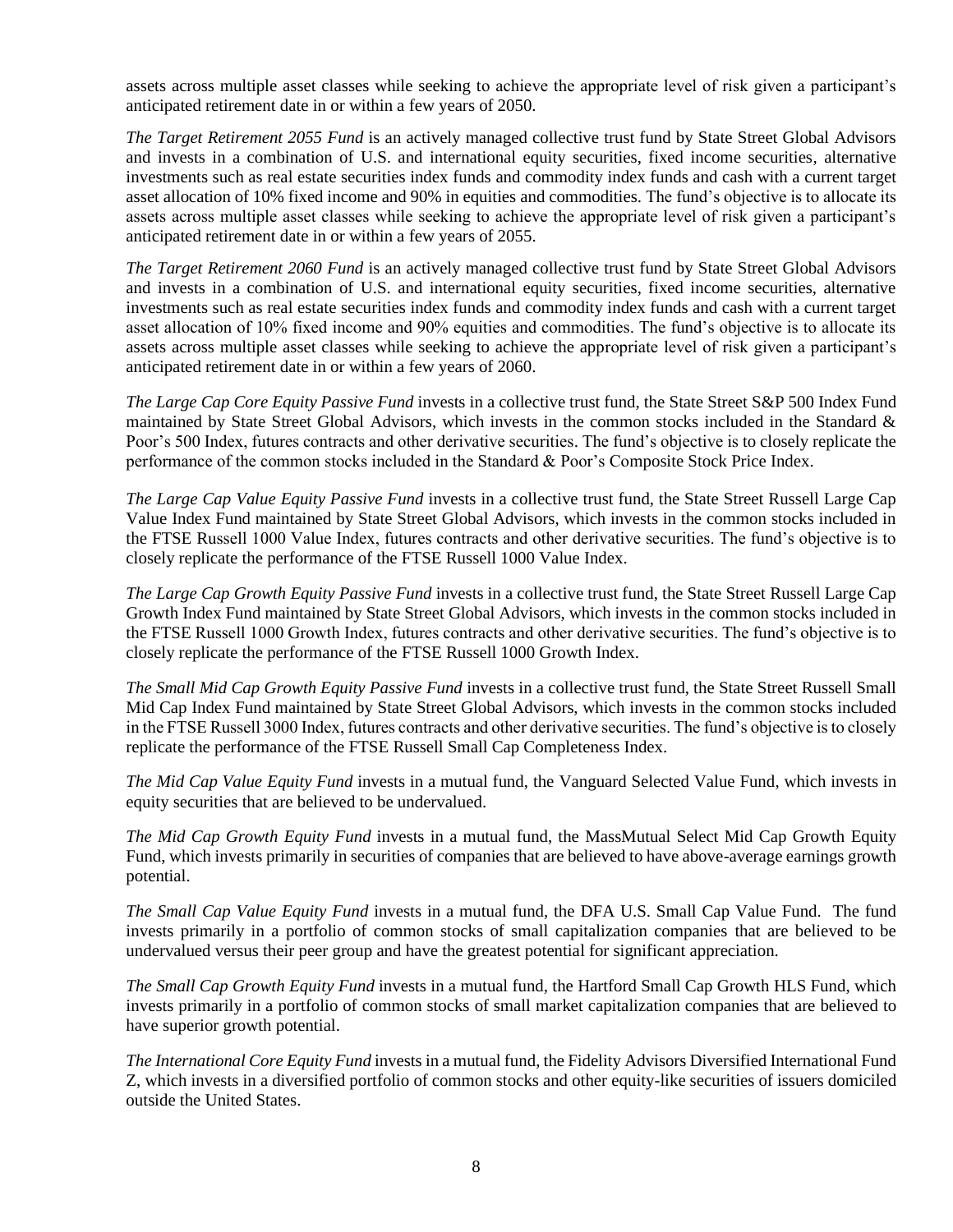*The International Small Cap Equity Fund* invests in a mutual fund, the Vanguard International Explorer Fund. The fund invests primarily in a diversified portfolio of equity securities with small market capitalizations that are traded principally in markets outside the United States.

*The Emerging Markets Equity Fund* invests in a mutual fund, the DFA Emerging Markets Core Equity Fund, which invests in a diversified portfolio of equity securities of issuers domiciled in the Emerging Markets.

*The Berkshire Hathaway Class B Stock Fund* consists of Class B shares of Berkshire Hathaway and temporary investments in the State Street Government Short Term Fund.

The self-directed brokerage account is a brokerage account offered in the Plan and provided through TD Ameritrade. It gives participants access to thousands of mutual funds. Unlike the Plan's current investment options, transaction fees and operating expense fees generally apply to the mutual funds available through the self-directed brokerage account.

Participants may invest up to 50% of their total vested Plan account balance through the self-directed brokerage account. The minimum initial transfer into the self-directed brokerage account must be \$1,000 per account. The mutual fund participants selection may also require a minimum investment. An investment in the self-directed brokerage account must come from a current Plan balance through a funds transfer; participants cannot elect to directly invest future contributions into the self-directed brokerage account.

No more than 50% of a participant's future investment elections may be invested in the Berkshire Hathaway Class B Stock Fund.

## **4. INVESTMENT CONTRACTS WITH THIRD PARTIES**

The Plan has an investment contract with Goldman Sachs Asset Management through which both traditional and synthetic GICs can be held in the Plan's Stable Value Fund. Traditional GICs are unsecured, general account obligations of insurance companies. The obligation is backed by the general account assets of the insurance company that writes the investment contract. The crediting rate on this product is typically fixed for the life of the investment. A separate account GIC is similar to a traditional GIC except investments are segregated in separate accounts maintained by an insurance company for the benefit of the investors. The total return of the segregated account assets supports the separate account GIC's return. The crediting rate on this product will reset periodically but will not have an interest rate of less than 0%.

General fixed maturity synthetic GICs consist of an asset or collection of assets that are owned by the fund and a benefit-responsive, book value wrap contract purchased for the portfolio. The wrap contract provides book value accounting for the asset and assures that book value, benefit-responsive payments will be made for participantdirected withdrawals from the Stable Value Fund. The crediting rate of the contract is set at the start of the contract and typically resets monthly. The initial crediting rate is established based on the market interest rates at the time the initial asset is purchased but will not be less than 0%.

Constant duration synthetic GICs consist of a portfolio of securities owned by the fund and a benefit-responsive, book value wrap contract purchased for the portfolio. The wrap contract amortizes gains and losses of the underlying securities over the portfolio duration, and assures that book value, benefit-responsive payments will be made for participant-directed withdrawals from the Stable Value Fund. The crediting rate on a constant duration synthetic GIC resets every month based on the book value of the contract and the market yield, market value and average duration of the underlying assets. The crediting rate aims at converging the book value of the contract and the market value of the underlying portfolio over the duration of the contract and therefore will be affected by movements in interest rates and/or changes in the market value of the underlying portfolio. The initial crediting rate is established based on the market interest rates at the time the underlying portfolio is first put together but will not be less than 0%.

Withdrawals and transfers resulting from certain events, including employer initiated events and changes in the qualification of the Plan, may limit the ability of the Stable Value Fund to transact at book or contract value. These events may cause liquidation of all or a portion of a contract at market value. The Plan administrator does not believe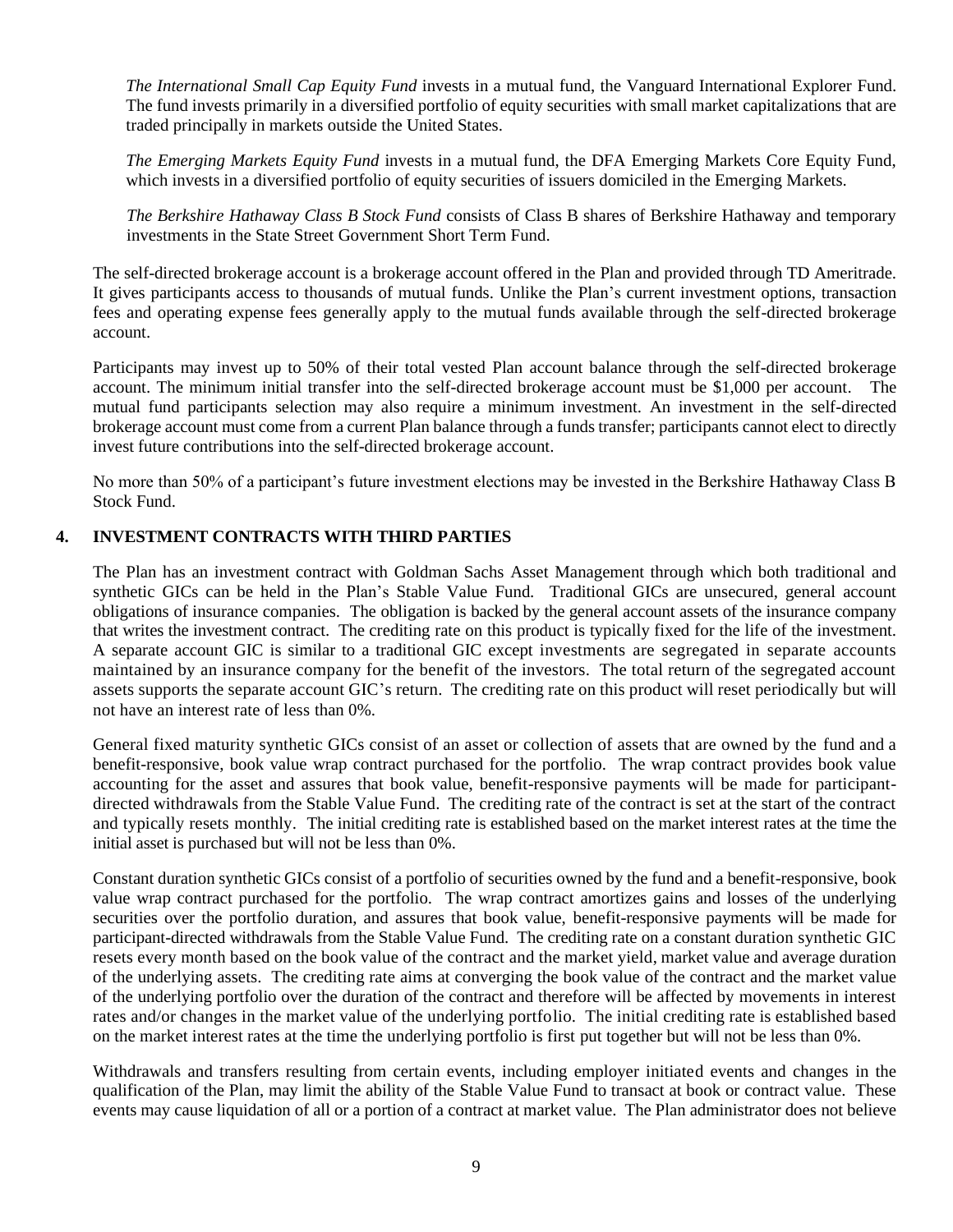that the occurrence of any event that would limit the Plan's ability to transact at book or contract value is probable. All contracts are fully benefit-responsive.

# **5. FAIR VALUE OF INTEREST IN THE LUBRIZOL CORPORATION EMPLOYEES' PROFIT SHARING AND SAVINGS PLAN TRUST**

The Plan's investments are held in a Master Trust for the investment of assets of the Plan and the Savings Plan. The value of the Plan's interest in the Master Trust is based on the beginning of year value of the Plan's interest in the Master Trust plus actual contributions and allocated investment income less actual distributions and allocated expenses. Investment income and expenses within the Master Trust are allocated to the individual plans based on the underlying individual participants' activity and account balances.

The Plan estimates the fair value of investments in the Master Trust using available market information and generally accepted valuation methodologies. Fair value is defined as the price that would be received to sell an asset or would be paid to transfer a liability in an orderly transaction between market participants at the measurement date. The inputs used to measure fair value are classified into three levels: Level 1, defined as observable inputs such as quoted prices in active markets; Level 2, defined as inputs other than quoted prices in active markets that are either directly or indirectly observable; and Level 3, defined as unobservable inputs in which little or no market data exists, therefore requiring an entity to develop its own assumptions.

The following is a description of the valuation methodologies used for assets of the Master Trust measured at fair value:

- Berkshire Hathaway Class B stock fund: Class B shares of Berkshire Hathaway (Symbol BRK-B) are valued at the closing price as reported on the New York Stock Exchange. The fund also consists of temporary investments in the State Street Government Short Term Fund for liquidity purposes and is therefore classified within Level 2 of the valuation hierarchy.
- Mutual funds: Valued at the net asset value ("NAV") as reported on various stock exchanges and classified within Level 1 of the valuation hierarchy.
- Self-directed brokerage accounts: Valued at the NAV as reported on various stock exchanges and classified within Level 1 of the valuation hierarchy.
- Common collective trust funds: Valued using the NAV provided by the administrator of the trust and classified within Level 2 of the valuation hierarchy. The NAV is based on the value of the underlying assets owned by the trust, minus its liabilities, and then divided by the number of shares outstanding.

The methods described above may produce a fair value calculation that may not be indicative of net realizable value or reflective of future fair values. There have been no changes in the methodologies used from 2018 to 2019. Furthermore, while the Plan believes its valuation methods are appropriate and consistent with other market participants, the use of different methodologies or assumptions to determine the fair value of certain financial instruments could result in a different fair value measurement at the reporting date.

The following tables set forth by level, within the fair value hierarchy, the investments of the Plan reported at fair value held in the Master Trust as of December 31, 2019 and 2018 (in thousands):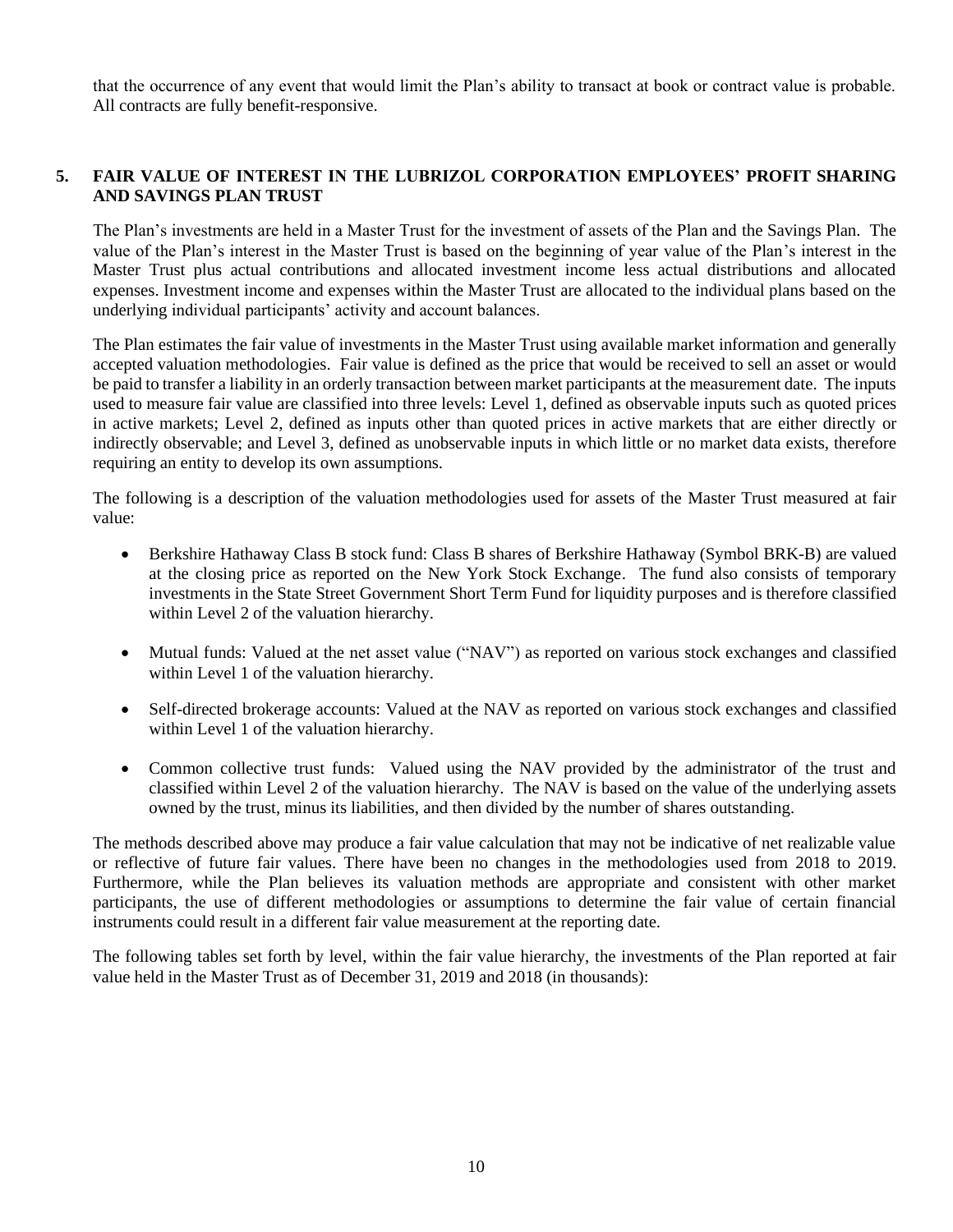|                                       | 2019 |         |  |         |         |   |               |        |  |  |
|---------------------------------------|------|---------|--|---------|---------|---|---------------|--------|--|--|
|                                       |      | Level 1 |  | Level 2 | Level 3 |   |               | Total  |  |  |
| Berkshire Hathaway Class B stock fund |      | -       |  | 933     | S       | - | <sup>\$</sup> | 933    |  |  |
| Mutual funds                          |      | 2,177   |  |         |         |   |               | 2,177  |  |  |
| Self-directed brokerage accounts      |      |         |  |         |         |   |               |        |  |  |
| Common collective trust funds         |      |         |  | 40,974  |         |   |               | 40,974 |  |  |
|                                       |      |         |  | 41,907  |         |   |               |        |  |  |

|                                       | 2018 |         |  |        |   |         |         |        |  |       |
|---------------------------------------|------|---------|--|--------|---|---------|---------|--------|--|-------|
|                                       |      | Level 1 |  |        |   | Level 2 | Level 3 |        |  | Total |
| Berkshire Hathaway Class B stock fund |      | -       |  | 756    | S | -       |         | 756    |  |       |
| Mutual funds                          |      | 1,170   |  | -      |   |         |         | 1,170  |  |       |
| Self-directed brokerage accounts      |      |         |  |        |   |         |         |        |  |       |
| Common collective trust funds         |      |         |  | 27.642 |   |         |         | 27,642 |  |       |
|                                       |      |         |  | 28,398 |   |         |         | 29,568 |  |       |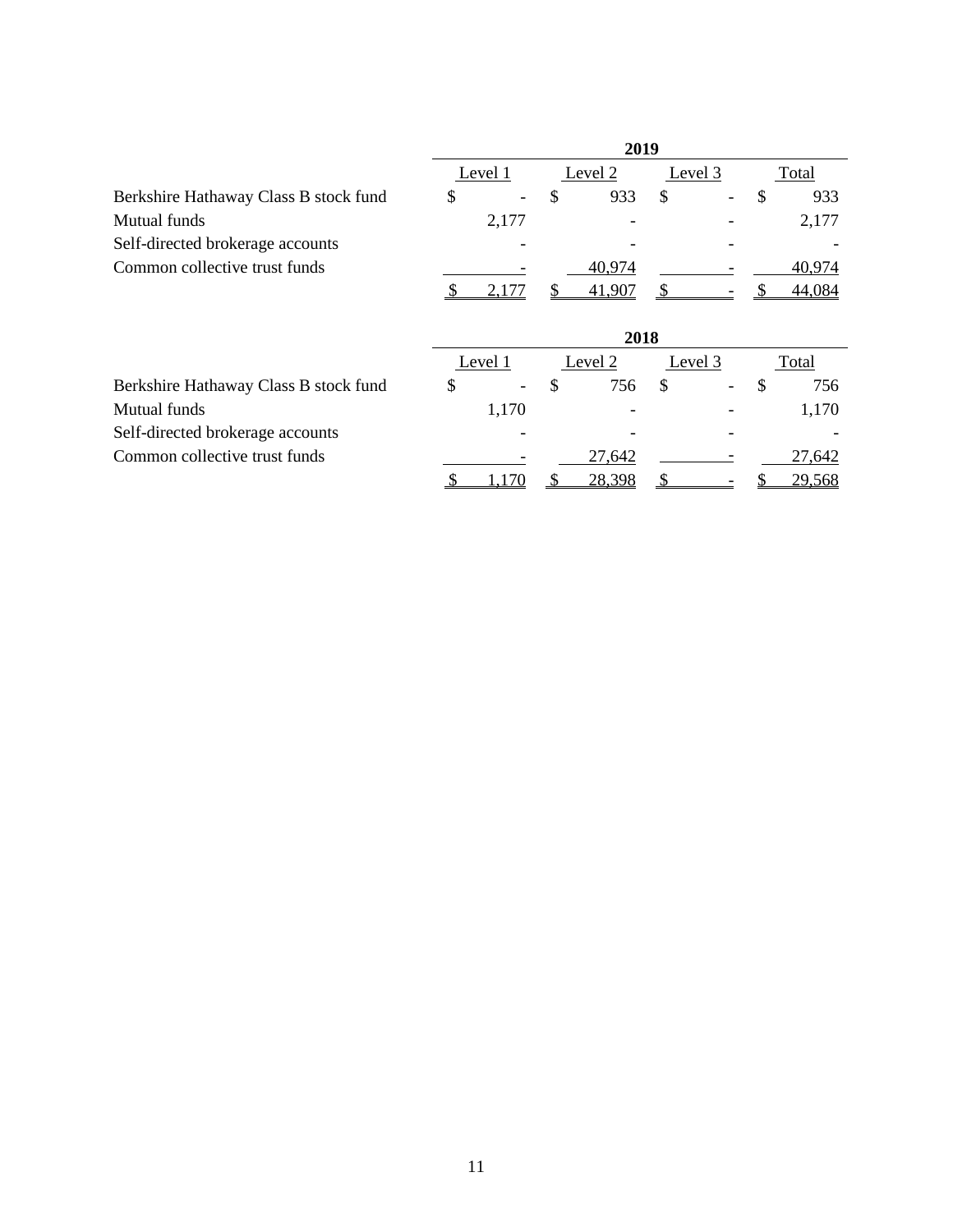# **Total investments of the Master Trust as of December 31, 2019 and 2018 (in thousands):**

|                                                       | <b>Master Trust Balances</b> | <b>Plan's Interest in Master</b><br><b>Trust Balances</b> |              |             |              |    |          |
|-------------------------------------------------------|------------------------------|-----------------------------------------------------------|--------------|-------------|--------------|----|----------|
|                                                       | 2018<br><u>2019</u>          |                                                           | <u>2019</u>  |             | <u>2018</u>  |    |          |
| Investments at fair value                             |                              |                                                           |              |             |              |    |          |
| Berkshire Hathaway Class B stock fund                 | \$                           | 71,123                                                    | $\mathbb{S}$ | 78,888      | \$<br>933    | \$ | 756      |
| Mutual funds                                          |                              | 307,804                                                   |              | 203,760     | 2,177        |    | 1,170    |
| Self-directed brokerage accounts                      |                              | 6,150                                                     |              | 5,491       |              |    |          |
| Common collective trust funds                         |                              | 762,099                                                   |              | 695,734     | 40,974       |    | 27,462   |
|                                                       | S.                           | 1,147,176                                                 | S.           | 983,873     | \$<br>44,084 |    | \$29,568 |
| Investments at contract value (Stable Value)<br>Fund) |                              |                                                           |              |             |              |    |          |
| Synthetic GICs                                        |                              | 218,795                                                   |              | 201,798     | 1,224        |    | 1,036    |
| Cash and equivalents                                  |                              | 6,195                                                     |              | 2,597       | 35           |    | 13       |
|                                                       |                              | 224,990                                                   | S            | 204,395     | \$<br>1,259  | S  | 1,049    |
| <b>Total investment in Master Trust</b>               | \$                           | 1,372,166                                                 |              | \$1,188,268 | \$<br>45,343 | \$ | 30,617   |

**Activity of the Master Trust for the years ended December 31, 2019 and 2018 (in thousands):**

|                                                                 | <b>Master Trust Balances</b> |                 | <b>Plan's Interest in Master</b><br><b>Trust Balances</b> |              |
|-----------------------------------------------------------------|------------------------------|-----------------|-----------------------------------------------------------|--------------|
|                                                                 | 2019                         | 2018            | 2019                                                      | 2018         |
| Master Trust beginning balances                                 | 1,188,268<br>S.              | 1,313,579<br>S. | 30,617<br>S.                                              | 26,724<br>S. |
| Net appreciation (depreciation) in fair value of<br>investments | 217,340                      | (77,518)        | 7,587                                                     | (2, 433)     |
| Interest and dividends                                          | 13,380                       | 13,478          | 143                                                       | 87           |
| Net transfers in (out)                                          | (46, 822)                    | (61,271)        | 6,996                                                     | 6,239        |
| <b>Master Trust ending balances</b>                             | 1,372,166                    | 1,188,268       | 45,343                                                    | 30,617<br>\$ |